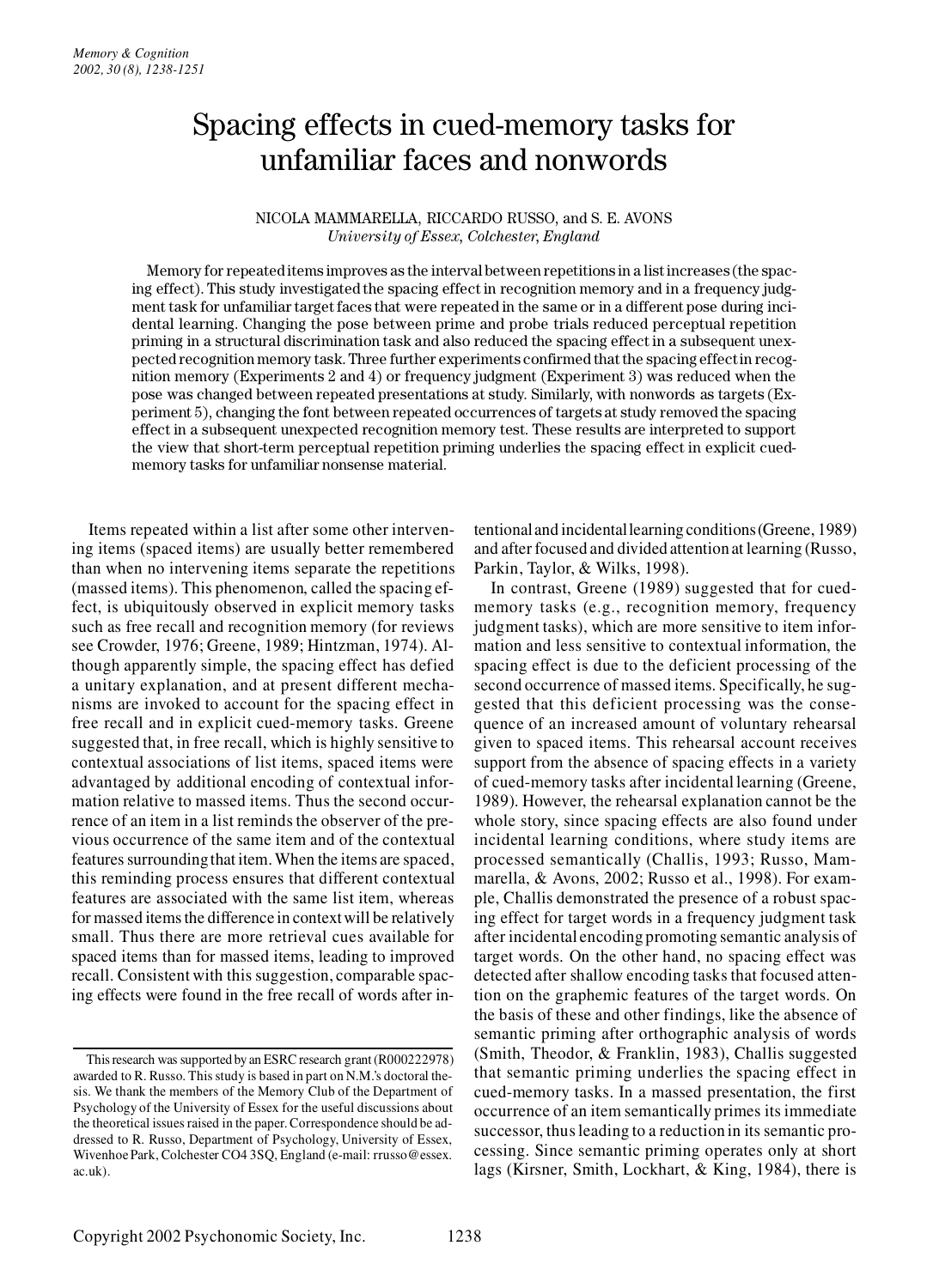less semantic priming on the second occurrence of a spaced item. Thus the semantic processing directed at spaced items is greater than that for massed items, giving rise to the spacing effect.

A central implication of the semantic priming account of the spacing effect in cued-memory tasks is that this effect should not occur with nonsense target stimuli that do not have a semantic representation in memory. However, contrary to this prediction, it has now been clearly demonstrated that spaced nonsense stimuli are better remembered than massed stimuli in different cued-memory tasks. Cornoldi and Longoni (1977) found a significant spacing effect in a forced-choice recognition memory task using nonsense shapes as targets. Using a yes/no recognition test, Russo et al. (1998) obtained significant spacing effects using unfamiliar faces, and Russo and Mammarella (2002) and Russo et al. (2002) obtained spacing effects with nonwords under learning conditions that discouraged semantic processing. Since the semantic priming hypothesis cannot account for these results, Russo and colleagues argued that short-term perceptual priming gives rise to the spacing effect in cued-memory tasks for unfamiliar targets. They suggested that when items are massed at study, the first occurrence of an item primes and hence reduces perceptual processing of the second occurrence. Given that short-term perceptual priming effects fall off rapidly with lag (McKone, 1995; McKone & Dennis, 2000; Russo et al., 2002), it follows that more extensive perceptual processing is given to the second occurrence of spaced items relative to that given to massed items. Hence nonsense items with massed presentation receive less extensive perceptual processing than spaced items, and, consequentlythe retrieval of such items is impaired in cued-memory tasks.

In support of this view, Russo et al. (2002) showed that changing the font between occurrences of repeated nonwords at study significantly reduced the spacing effect in recognition memory. Moreover, at short lags the same manipulation reduced the short-term perceptual repetition priming effect for both words and nonwords in a lexical decision task. On the other hand, changing the font at study did not reduce the spacing effect in a recognition memory task for target *words*(see also Hintzman, Block, & Summers, 1973), as predicted by Challis's (1993) semantic priming account.

Evidence supporting the claim that changing the perceptual characteristics at study reduces the spacing effect is currently restricted to several studies of nonword recognition using a yes/no paradigm. It is important therefore to extend the investigation of priming effects for unfamiliar nonsense stimuli to a wider variety of stimuli and to different types of cued-memory tasks. Here, the spacing effect was studied using unfamiliar faces in a recognition memory paradigm (Experiments 1, 3, and 4) and a frequency judgment task (Experiment 2).

There is relatively little evidence available on shortterm repetition priming of unfamiliar faces. Most studies of repetition priming for faces have used the longterm repetition paradigm, in which target stimuli are presented during an initial phase and the same stimuli recur in a later test phase. With tasks such as familiarity decision or naming of familiar faces, long-term repetition priming is strong (e.g., Bruce & Valentine, 1985; Ellis, Young, & Flude, 1990). However, with unfamiliar faces, for which the range of tasks is more restricted, much less repetition priming, if any, is found (e.g., Ellis et al., 1990; Goshen-Gottstein & Ganel, 2000). One theoretically important manipulation is to vary the face pictures between study and test. Many studies of familiar faces have shown that priming decreases when the study and test stimuli differ because of a change of viewpoint (e.g., Bruce & Valentine, 1985; Ellis, Young, Flude, & Hay, 1987) or picture format (Bruce, Burton, Carson, Hanna, & Mason, 1994). A reduction in priming with viewpoint changes between study and test has also been found for unfamiliar faces (e.g., Goshen-Gottstein & Ganel, 2000), although one study reported a similar amount of reaction time facilitation from identical and changed-viewpoint pictures across multiple repeated presentations (Hay, 2000). This exception aside, pose changes between study and test may account for some failures to find evidence of priming for unfamiliar faces (e.g., Campbell & De-Haan, 1998). With respect to short-term repetition priming, Bentin and Moscovitch (1988) found a reliable priming effect with unfamiliar faces using a structural discrimination task. This priming effect was smaller and less durable than that observed with familiar faces, and no facilitation was observed at lags greater than zero. To our knowledge, no study has yet reported the effect of pose change on short-term repetition priming with unfamiliar faces. We therefore investigated the effect of pose change on short-term repetition priming of unfamiliar faces in Experiment 1.

We expected that changing the pose between repeated presentations at study would lead to a decrease in the spacing effect, extending the repetition priming argument proposed for nonword stimuli as follows. Consider first the case where identical stimuli (same face, same pose) are repeated. For massed presentation, where the same face is immediately repeated in the same pose, the perceptual mechanisms needed to identify the face on its second presentation will already be activated or primed by prior presentation of the identical stimulus. In contrast, for spaced presentations, the perceptual mechanisms activated by the first presentation of a face will no longer be active when the face is presented again. The reduction in perceptual processing of the second occurrence with massed presentation gives rise to the spacing effect. Consider now the case where the pose is changed between two massed presentations of the same face. These two presentations will now draw on different perceptual mechanisms, and so there will be less evidence of perceptual priming between the first and second presentations, and consequently relatively more processing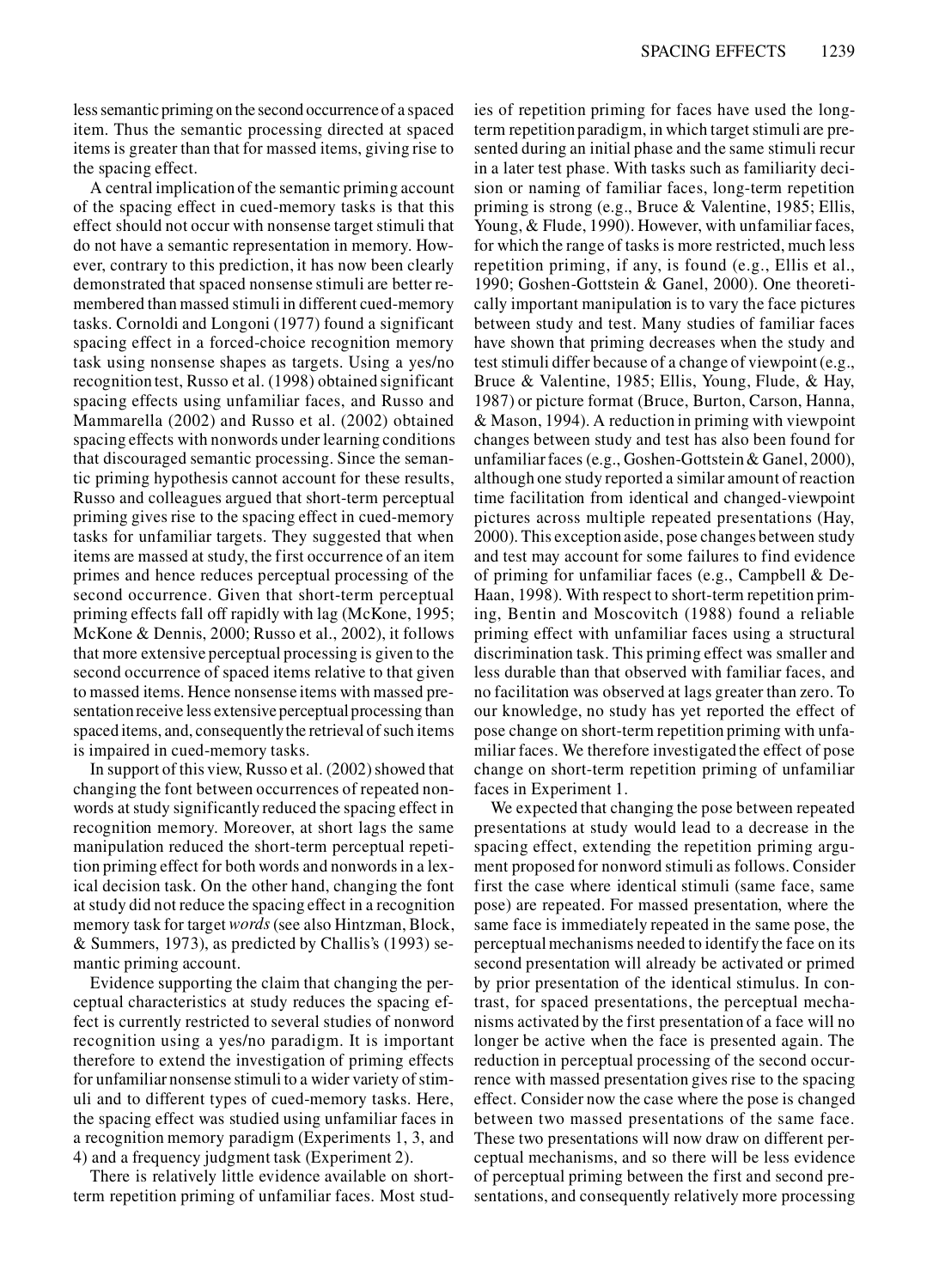of the second presentation. Thus there will be a reduction in the spacing effect when the pose changes during study.

In principle we would expect that recognition accuracy for the two spaced conditions with same and different poses at study to be approximately equal, because both occurrences receive full (unprimed) perceptual processing. However, the pose manipulation at study (same vs. different) necessarily imposes differences between stimulus conditions that may affect the overall level of recognition performance. Thus, although changing the pose of the second occurrence at study may ensure that this item receives more complete perceptual processing with massed presentation, thus reducing the spacing effect, this should not be taken to imply that recognition memory performance for an item repeated in the same pose will necessarily be equivalent to memory for the same item repeated in different poses. Possible reasons for this are discussed below. Thus the strong prediction from our hypothesis is an interaction between pose consistency at study (same/different) and the spacing of presentations, observable as a decrease in the spacing effect in the different pose condition. Superimposed on this may be a main effect of pose manipulation arising from variations in the relationships between the stimuli presented at study and/or at test (see Russo et al., 2002, for a related argument). Any such shift in baseline performance will of course affect the extent to which differences are found between the massed same pose and massed different pose conditions.

## **EXPERIMENT 1**

The task used to assess perceptual priming in this experiment was the structural discrimination task that Bentin and Moscovitch (1988) successfully employed to assess repetition priming with unfamiliar faces. In this task a series of target faces and nonfaces were presented twice at Lag 0, Lag 2, and Lag 4 and participants were asked to indicate as soon as each item appeared on the screen whether this was a face or a nonface. Bentin and Moscovitch detected a significant short-term repetition priming effect for unfamiliar faces, but only at Lag 0. According to our hypothesis, in massed presentation for same pose stimuli, repetition priming should reduce the perceptual processing allocated to the second occurrence of a face, ensuring that spaced faces receive more extensive perceptual processing at learning and leading to a memory advantage for spaced items. In Bentin and Moscovitch's study, repeated faces were always shown in the same pose. However, from studies of long-term repetition priming for faces, and by analogy with the results obtained by McKone and Dennis (2000) and Russo et al. (2002) using nonword targets, we would expect a change of pose to reduce repetition priming at short lags and hence to reduce or eliminate the spacing effect. After the structural discriminationtask, used to assess the effect of pose change on short-term repetition priming, an unexpected recognition memory test was given to assess the impact of changing pose on the spacing effect.

### **Method**

**Participants**. Eighteen Italian students from different Italian Universities took part in this study.

**Design.** A  $2 \times 2 \times 3$  repeated measures design was used, with items of both structural status (faces and nonfaces) repeated in the same pose (either full–full or 3/4–3/4) or in different poses (either full–3/4 or 3/4–full) at three different lags (i.e., 0, 2, and 4).

**Materials**. Eighty-four monochrome male faces were used as baseline and target stimuli in this experiment. These were selected and downloaded from the online databases of the University of Stirling and of the University of Cambridge. All selected faces had neutral expressions. And none of them had glasses, facial hair, or other distinctive features. Faces were displayed on a homogeneous ground after background details and clothing were eliminated. The 84 monochrome nonfaces were constructed by switching two or three facial features (e.g., eyes, nose, and mouth) of male faces drawn from the same sources but different from those displayed as faces. The faces were scrambled using a dedicated software. Figure 1 shows examples of the faces and nonfaces in each of the poses used in the experiment. All the stimuli were presented on a Macintosh computer.

The 84 faces were divided into two sets. Forty-eight faces were used in the baseline condition and were presented only once. They were arranged in 24 pairs so that 24 Lag 0 baseline trials were constructed. The remaining 36 faces were used as targets, of which 12 were repeated at Lag 0, 12 at Lag 2, and 12 at Lag 4. The response times used to assess the priming effect were measured on the probe trials for the target and baseline paired stimuli. Each target set and the baseline items were further subdivided in order to have the same number of items assigned to the different prime–probe pose combinations (i.e., full–full, 3/4–3/4, full–3/4, and 3/4–full). The same procedure was also used for the 84 nonfaces. The assignation of items to the baseline and target conditions occurred randomly and was repeated nine times, leading to the creation of nine different lists. Each list was used twice across participants. An additional set of two faces and two nonfaces were chosen as filler items (with the same general characteristics as the targets). These fillers were repeated twice at Lag 0 and were placed at the beginning and the end of the list. Overall, each list was 200 items long. Faces and nonfaces were pseudorandomly intermixed within each list.

By definition, probe trials in massed conditions are always preceded by a prime of the same structural class (i.e., Face A–Face A or Nonface B–Nonface B). The same relation was preserved in the baseline condition, where the probe was always preceded by an unrelated face or nonface (Face C–Face D or Nonface F–Nonface G). Likewise, on spaced trials, each probe was immediately preceded by an item of the same structural class as the probe (Face H– . . . –Face X–Face H, or Nonface J– . . . –Nonface Y–Nonface J). Moreover, the item preceding a probe trial in massed, spaced, or baseline conditions was presented either in the same pose as the item in the probe trial or in a different pose. This arrangement was used in order to have comparable massed, spaced, and baseline conditions in which the prime and probe trials always shared the same structural status and were presented in either the same or different pose, as required. Any spurious effects on response times to probes due to changes in the preceding item's status or pose would be eliminated. To present faces and nonfaces in the above way, strict control of the presentation sequence was necessary. This was achieved by using two templates specifying 64 trials. One template was used to determine the beginning and the end of the list, while the other template determined the sequence for the middle section.

At the end of the structural discrimination task, during the retention phase, participants were engaged in a graphemic distractor task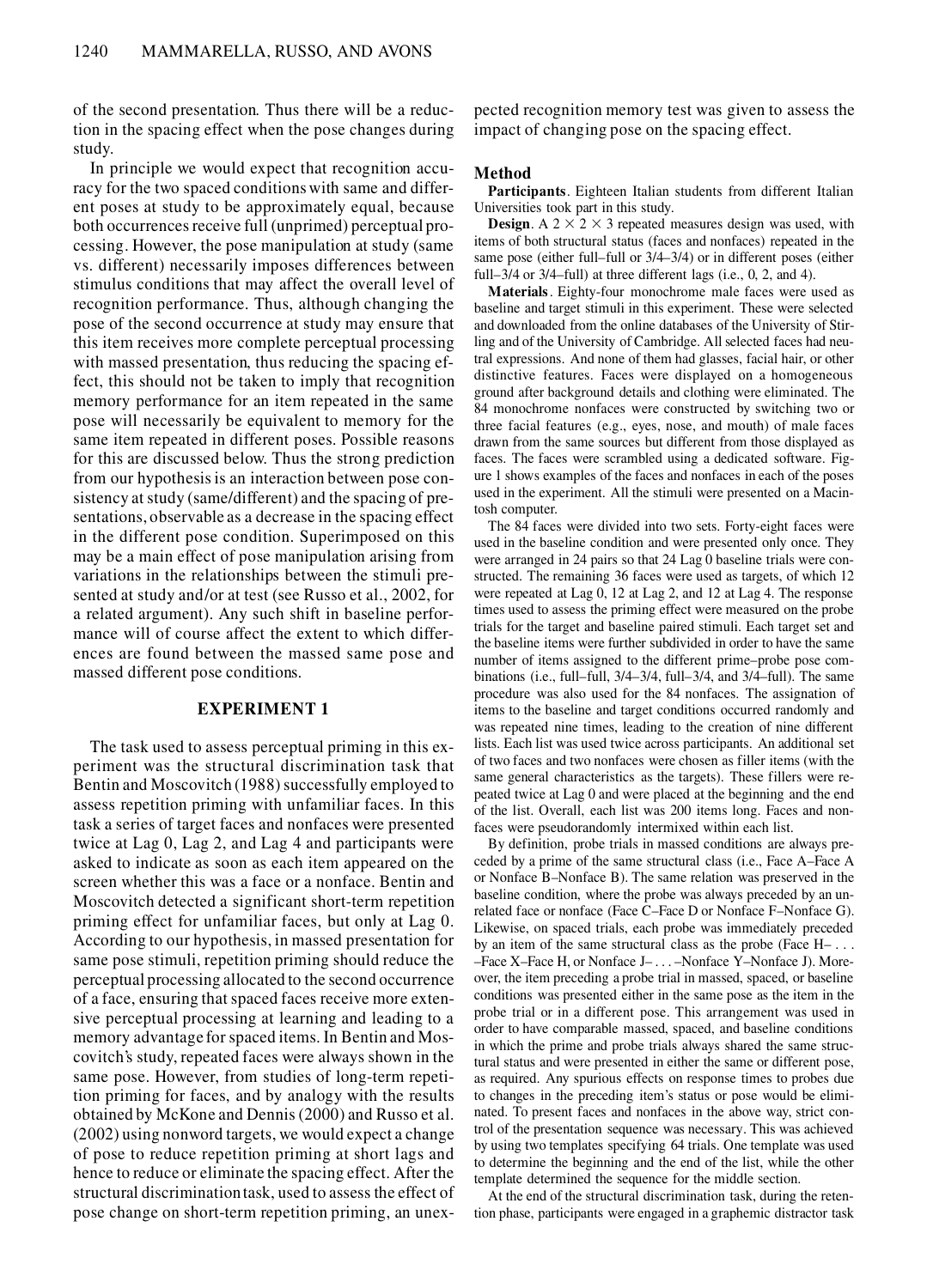

**Figure 1. (A) Examples of the face poses used at study and test (full and three-quarter views) in Experiments 1, 2, and 3. (B) Example of the nonfaces used in Experiment 1 in full view.**

in which they were asked to count the number of ascending and descending letters in a sequence of words. Finally, participants performed an unexpected recognition memory task only for the unfamiliar faces. The test list consisted of 48 faces presented in random order (e.g., the 36 unfamiliar faces repeated twice during the structural discrimination task and 12 foils). The foils were chosen with the same general characteristics as the targets. The order of presentation of test items was kept constant across all participants.

**Procedu re**. Participants were tested individually in a single 30-min session. In the first part of the experiment, participants completed the structural discrimination task. Each item (face or nonface) was presented centrally on the screen for 4 sec and was then removed. The screen remained blank for 2 sec until the next trial began. To respond, participants pressed one of two keys of a button box connected to a Macintosh computer, using their preferred hand for a face decision and the other hand for a nonface decision. Participants were told to respond as quickly and accurately as possible. If they did not respond within the 4 sec during which stimuli were displayed, the next trial began. The structural discrimination task was preceded by a practice using 10 faces and 10 nonfaces. The experimental list was then presented in one block of 200 trials. Following a 5-min filled retention interval, participants received the unexpected recognition memory test. Faces were shown on the computer screen singly until a response was made. For each face presented at test, participants had to press a key marked "yes" if they remembered having experienced the face during the discrimination task or the key marked "no" if they could not remember having experienced the face during the discrimination task. Half of the participants saw the test faces presented in full pose, and the other half saw the faces presented in three-quarter view.

# **Results and Discussion**

**Structural discrimination task**. Incorrect responses to probe trials were excluded from the analysis. Any response times that were slower than 3.5 sec were considered outliers (Goshen-Gottstein & Ganel, 2000), but in practice all responses were completed before the deadline. Error rates were 0.5% for faces and 0.6% for nonfaces.

Repetition priming was calculated for each participant in each condition as the mean response time to the probe trials for repeated items in each of the three lag conditions (0, 2, and 4), minus the mean response time to the probe trials for the corresponding baseline condition. The appropriate baseline condition for face or nonface targets, repeated at Lag 0 was selected according to the four prime–probe pose combinations (i.e., full–full, 3/4–3/4, full–3/4, and 3/4–full). The appropriate baseline condition for the items repeated at Lag 2 and Lag 4 had to be selected taking into account the type of item and the pose combination between the item immediately preceding the probe trial and the probe trial itself, as explained above. The full list of conditions with the appropriate baselines is shown in Table 1.

The mean repetition priming scores, calculated as the difference in reaction times between primed and base-

| Table 1                                                       |
|---------------------------------------------------------------|
| Prime and Probe Trials in the Appropriate Baseline Conditions |
| to Assess the Repetition Priming Effect for Items Repeated in |
| Massed (Lag 0) and Spaced (Lag 2 and Lag 4) for Both Faces    |
| and Nonfaces, Experiment 1                                    |

|                 | Massed       | Spaced                |
|-----------------|--------------|-----------------------|
| <b>Baseline</b> | Prime-Probe  | Prime Preprobe-Probe  |
| Full-Full       | Full-Full    | $Full -  - Full-Full$ |
| $3/4 - 3/4$     | $3/4 - 3/4$  | Full- $-3/4-3/4$      |
| $Full-3/4$      | $Full-3/4$   | $Full -  - Full-3/4$  |
| $3/4 - Full$    | $3/4 - Full$ | $3/4 - 3/4 - Full$    |

Note—For spaced items the pose of the item immediately preceding the probe trial is also given.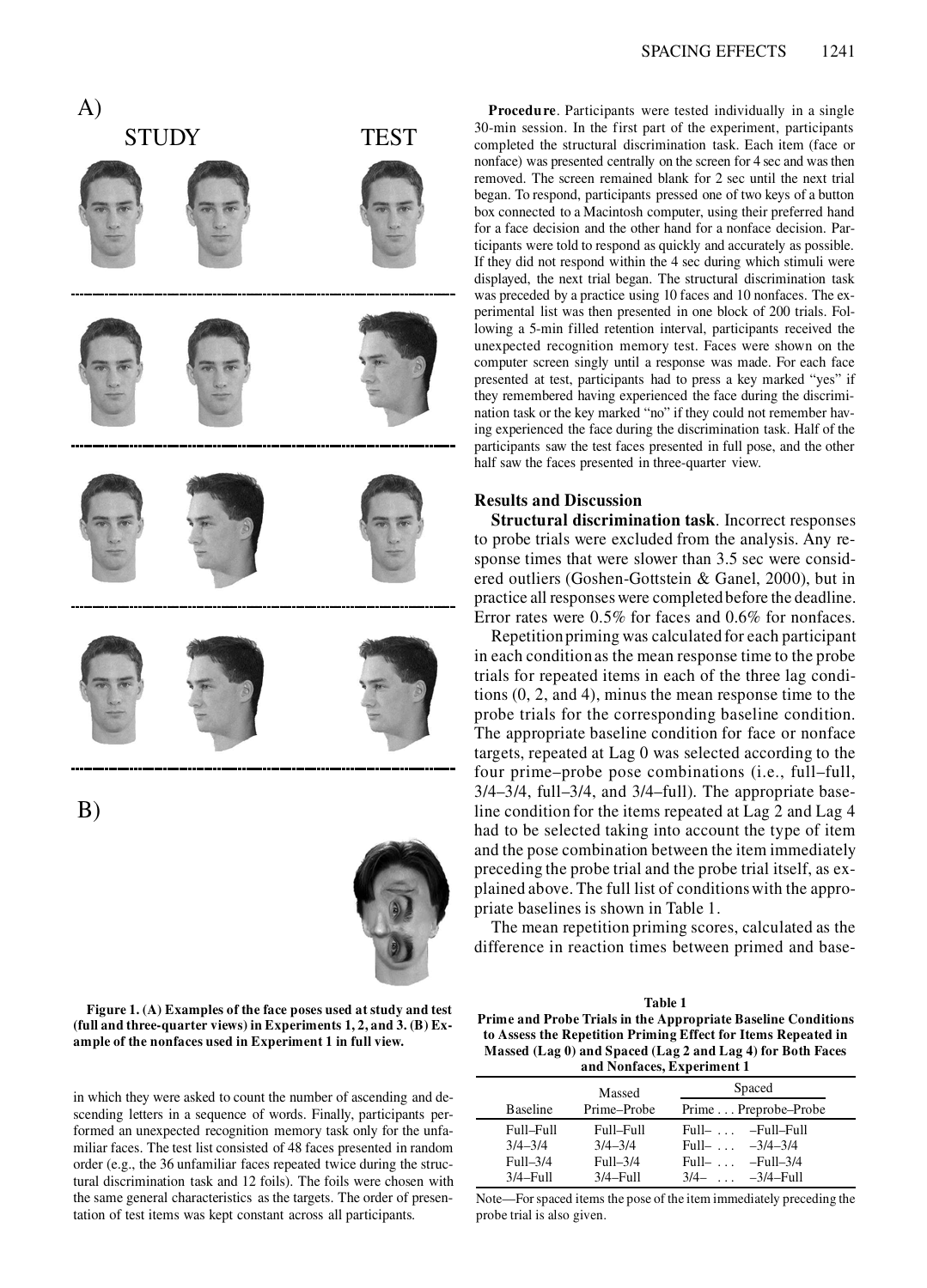|                 |             | Lag <sub>0</sub> |        |           |                      | $\text{Lag} 2$ |                    |           |     | Lag 4 |             |    |  |
|-----------------|-------------|------------------|--------|-----------|----------------------|----------------|--------------------|-----------|-----|-------|-------------|----|--|
|                 |             | Same             |        | Different |                      | Same           |                    | Different |     | Same  | Different   |    |  |
|                 | P           | SE               | P      | SE        | P                    | SΕ             | P                  | SЕ        | P   | SE    |             | SΕ |  |
| Faces           | $64.1*$ 9.1 |                  |        |           | $7.1*$ 2.3 27.4* 8.6 |                | $-8.8$ 5.6 5.2 5.1 |           |     |       | $-9.7$ 4.7  |    |  |
| <b>Nonfaces</b> | 44.9*       | 7 O              | $-9.7$ | 6.0       | 8.7                  | 6.0            | $-14.3$            | 7.1       | 4.4 | 6.0   | $-11.2$ 5.6 |    |  |

**Table 2 Priming Scores (P) and Standard Errors at Each Lag and Prime–Probe Pose Combination (Same Pose vs. Different Pose) for Faces and Nonfaces, Respectively, Experiment 1**

Note—Baselines: Faces same pose, 650 msec; faces different pose, 653 msec; nonfaces same pose, 647 msec; nonfaces different pose,  $641$  msec. \*Significantly different from baseline;  $p < .01$ .

line conditions, are presented in Table 2. A three-way within-subjects analysis of variance (ANOVA) including lags (0 vs. 2 vs. 4), target type (faces vs. nonfaces) and pose used in prime and probe trials (same pose vs. different pose) as factors indicated that there was a nonsignificant difference in the overall performance between the face and nonface conditions  $[F(1,17) = 2.71]$ . The main effect of pose was significant  $[F(1,17) =$  $68.62$ ,  $MS<sub>e</sub> = 885.9$ ,  $p < .01$ ], indicating that the priming effect was significantly larger when prime and probe trials were repeated in the same pose. There was also a significant effect of lag  $[F(2,34) = 48.67, MS_e = 357.1, p <$ .01], indicating that the size of the repetition priming effect decreased as lag increased (Lag  $0 = 26.6$ , Lag  $2 =$ 3.3, Lag  $4 = -2.8$ ). The interaction between target type and pose was not significant  $[F(1,17) = 0.30]$ , indicating a similar reduction in the repetition priming effect for both faces and nonfaces when items were repeated in a different pose. There was also a nonsignificant interaction between target type and lag  $[F(2,34) = 2.72]$ , indicating a comparable reduction in the size of the repetition priming effect for both faces and nonfaces as lag increased. However, the interaction between pose and lag was significant  $[F(2,34) = 36.49, MS_e = 208.2, p < .01]$ , indicating that the effect of changing poses between prime and probe trials was more pronounced at shorter lags [Lag 0, *t*(17) = 9.62, *p* < .01; Lag 2, *t*(17) = 5.86, *p* < .01; Lag 4, *t*(17) = 4.19, *p* < .01]. Finally, the three-way interaction was not significant  $[F(2,34) = 0.77]$ , indicating that the pose  $\times$  lag interaction was not modulated by the type of target variable (i.e., faces vs. nonfaces).

Multiple *t* tests were used to evaluate the significance of priming effects at each combination of lag and pose condition for both faces and nonfaces; results are summarized in Table 2. Because of the relatively large number of tests for each type of stimulus (i.e., faces and nonfaces), the  $\alpha$  level for each test was held at .01. The repetition priming effect was largest for faces repeated in the same pose at Lag 0. Priming was much smaller but still significant for same pose faces at Lag 2. For faces repeated in different poses, a significant priming effect was found for Lag 0, but this was much smaller than the priming found for same pose faces at Lag  $0 \left[t(17) = 6.37\right]$ ,  $p < .01$ ]. Thus changing the pose between repetitions eliminated most of the repetition priming effect for unfamiliar faces. For nonfaces, repetition priming was found only when the same pose was repeated at Lag 0.

The results of the structural discrimination task revealed a clear pattern in the repetition priming effect for unfamiliar faces and nonfaces. A strong short-term priming effect was found, but it decayed rapidly, and it was sensitive to a change of pose. When the pose did not change between prime and probe, significant repetition priming effects were found at Lag 0 and Lag 2 for faces, but only at Lag 0 for nonfaces. These results are consistent with Bentin and Moscovitch's (1988) study that reported significant short-term repetition priming for faces and nonfaces only at Lag 0 (the subsequent lag used in that study was Lag 4). For both faces and nonfaces, as predicted, a change of pose brought about a marked decrease in repetition priming relative to the same pose conditions.

This is the first study showing that short-term repetition priming for faces is highly sensitive to a change of pose between prime and probe trials. More generally, these results support other studies of short-term repetition priming for novel and unfamiliar materials (e.g., McKone & Dennis, 2000; Russo et al., 2002) in showing that perceptual characteristics of the stimuli are critical for short-term repetition priming. According to our hypothesis, the reduction in priming in the different pose condition should lead to a reduction in the spacing effect in recognition memory, to which we now turn.

**Recognition memory and spacing effects**. Participants performed the unexpected recognition memory test only on unfamiliar faces; the results are presented in Table 3. All statistical analyses were conducted on *d'* scores, using the correction factor suggested by Snodgrass and Corwin (1988). The main analysis was a 3 (Lag 0 vs. Lag 2 vs. Lag 4)  $\times$  2 (pose: same at study vs. different at study) within-subjects ANOVA on *d'* scores. There was no significant main effect of pose  $[F(1,17) =$ 3.15]. There was a significant effect of lag  $[F(2,34) =$ 8.08,  $MS_e = 0.14$ ,  $p < .01$ ], indicating that spaced items were better remembered than massed items  $(Lag 0 =$ 1.45, Lag  $2 = 1.72$ , Lag  $4 = 1.77$ ). This was coupled with a significant interaction  $[F(2,34) = 9.29, MS_e = 0.12, p <$ .01], indicating a reduction in the spacing effect when faces were repeated in a different pose during study. Pooling together Lag 2 and Lag 4 conditions, the mean difference in *d'* scores between massed and spaced items was 0.60 (the 95% CI ranged from 0.34 to 0.86) when the pose was kept constant between repetitions, but the difference between massed and spaced items was zero (the 95% CI ranged from  $-0.23$  to 0.23) when faces were re-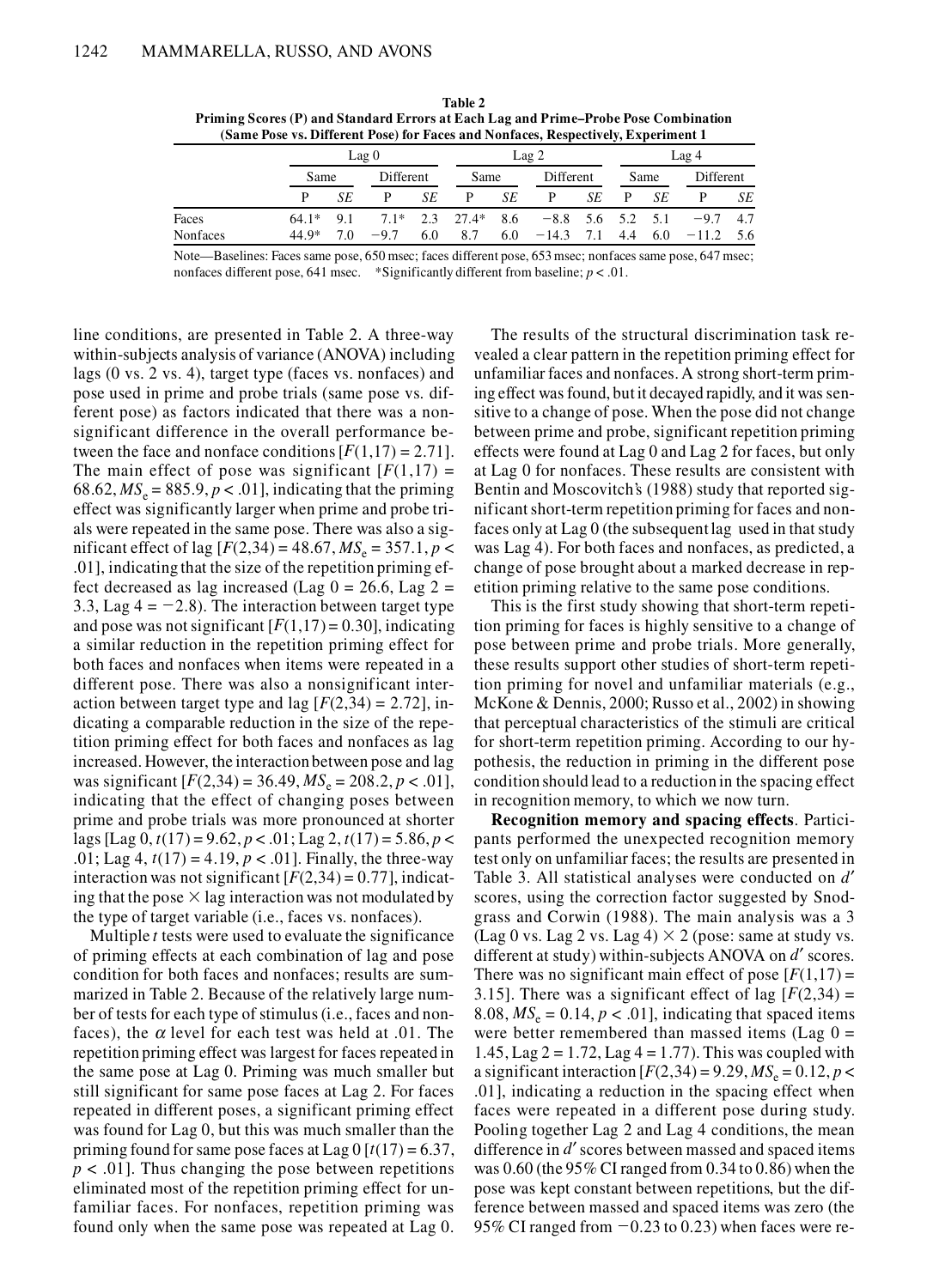**Table 3 Proportions (PC) and Standard Deviations of Faces Correctly Recognized as Old (Hits) According to Lag, New Items Recognized as Old (False Alarms; FA), and** *d*¢ **Scores for Faces Repeated in the Same and Different Pose During Incidental Learning**

|                                     | $\text{Lag} \, \Gamma$ |            | Lag       |       | $\text{Lag }4$ |            | FA  |     | $\text{Lag}$ $\theta$<br>a |         | $d'$ Lag $\alpha$ |            | $\text{Lag}$<br>a |            |
|-------------------------------------|------------------------|------------|-----------|-------|----------------|------------|-----|-----|----------------------------|---------|-------------------|------------|-------------------|------------|
| Pose of Repetitions                 | PС                     | SD         | PC        | SD    | PС             | SD         | РC  | SD  | PС                         | SD      | PС                | SD         | PС                | SD         |
| Same at study<br>Different at study | .52<br>.63             | .16<br>.18 | 15<br>.63 | .16   | .65            | .15<br>.09 | .08 | .06 | 1.31<br>1.58               | .38     | 1.89<br>. . 56    | .60<br>.38 | 1.94<br>1.60      | .47<br>.41 |
|                                     |                        |            |           | ن 1 ب |                |            |     |     |                            | $\cdot$ |                   |            |                   |            |

peated in different poses at study. The mean *d'* scores for massed and spaced items were 1.31 and 1.91, respectively, when the pose was the kept constant at study, and 1.58 and 1.58 when the pose changed between repetitions at learning.

As in previous studies (Parkin, Gardiner, & Rosser, 1995; Russo et al., 1998), a significant spacing effect was obtained in recognition memory with unfamiliar faces when the same pose was repeated at study. However, the spacing effect disappeared completely when the pose was changed across repetitions. The pose manipulation was also shown to have a strong effect in decreasing (if not quite eliminating) repetition priming under the same conditions. These results provide support for the idea that reduced perceptual processing of the second occurrence of massed items at learning, induced by shortterm perceptual priming, underlies the spacing effect in cued-memory tasks for unfamiliar faces, and more generally for novel materials (Russo et al., 2002). One anomaly in the present findings was that repetition priming in the same pose condition was not confined to Lag 0 but was also found at Lag 2, although considerably weakened. According to our hypothesis, we should therefore be able to detect a weak spacing effect when comparing Lag 2 with Lag 4 in the same pose condition.This lag effect was not significant. Moreover, the lag effect was slightly numerically larger, but not significantly larger, in the same pose than in the different pose condition at study. It is not clear whether this lack of significance is genuine or whether it simply reflects a lack of statistical power because of the relatively small sample tested.

## **EXPERIMENT 2**

In this experiment, the manipulation of pose was carried out between subjects. One group of participants was presented with target faces that were always repeated in the same pose during study (i.e., both presentations were full or both were 3/4 view). A second group saw the repeated target faces always presented in different poses during learning (i.e., the first occurrence was full and the second was in 3/4 view, or vice versa). Presentation of repeated occurrences of faces at study in different views was expected to lead to a reduction in the spacing effect.

One problem with changing the pose at study is that participants might misclassify the different poses as depictions of different individuals. To estimate the extent of misclassification, we asked participants to indicate for each face, during learning, whether they had already encountered that face earlier in the sequence either in the same or in a different view. Participants also performed a structural orientingtask on each face (i.e., rating each face in terms of length or symmetry). This task immediately followed each recognition decision in the continuous recognition task. The rating task was used to discourage participants from semantically coding target faces (e.g., attributing personality or connotative traits to the presented faces). In addition,this rating task disguisedthe fact that a recognition test would follow. Finally, after a brief retention interval, participants were given an unexpected recognition memory task to assess their memory for the faces presented during the incidental learning phase.

#### **Method**

**Participants**. Forty-eight Italian and English students from the Universities of Essex and Padua took part in this study. Twenty-four students were randomly assigned to the same pose at study condition. At test, half of the participants in this group (i.e., 12) saw each face being presented in the same pose used at study, while for the other half the pose used at test differed from the pose used at study. The remaining 24 participants were assigned to the different pose at study condition. At test, for half of the participants (i.e., 12), all faces were presented in full view, whereas the other half of participants saw only the 3/4 view at test. See Table 4 for a summary of the pose conditions used in this experiment.

**Materials**. Forty faces were divided into four sets (A, B, C, and D) with 8 faces assigned to each of the first three sets and 16 faces to the last set. Faces were assigned to sets randomly. This process was repeated 12 times, leading to the creation of 12 different study lists. Each study list was used twice for both same and different pose at study conditions. The typical study list contained three sets of items (i.e., A, B, and C). Faces from Set A were repeated twice in a massed way (Lag 0); faces from Set B were repeated after two intervening items (Lag 2); faces from Set C were repeated after four intervening items (Lag 4). Massed (i.e., Lag 0), spaced (i.e., Lag 2 and Lag 4), and filler items were pseudorandomly intermixed in each study list. Each study list was made up of 64 occurrences: Eight targets presented twice at Lag 0, eight targets presented twice

**Table 4 Poses Used at Study to Display the Occurrences of the Repeated Massed and Spaced Faces and Pose Used During Test, Experiment 2**

| Number of<br>Participants | Poses at Study      | Number of<br>Participants | Pose at Test |
|---------------------------|---------------------|---------------------------|--------------|
| 12                        | Full-Full           | 6                         | Full         |
|                           |                     | 6                         | 3/4          |
| 12                        | $3/4 - 3/4$         |                           | 3/4          |
|                           |                     | 6                         | <b>Full</b>  |
| 24                        | Full-3/4 & 3/4-Full | 12                        | Full         |
|                           |                     | 12                        | 3/4          |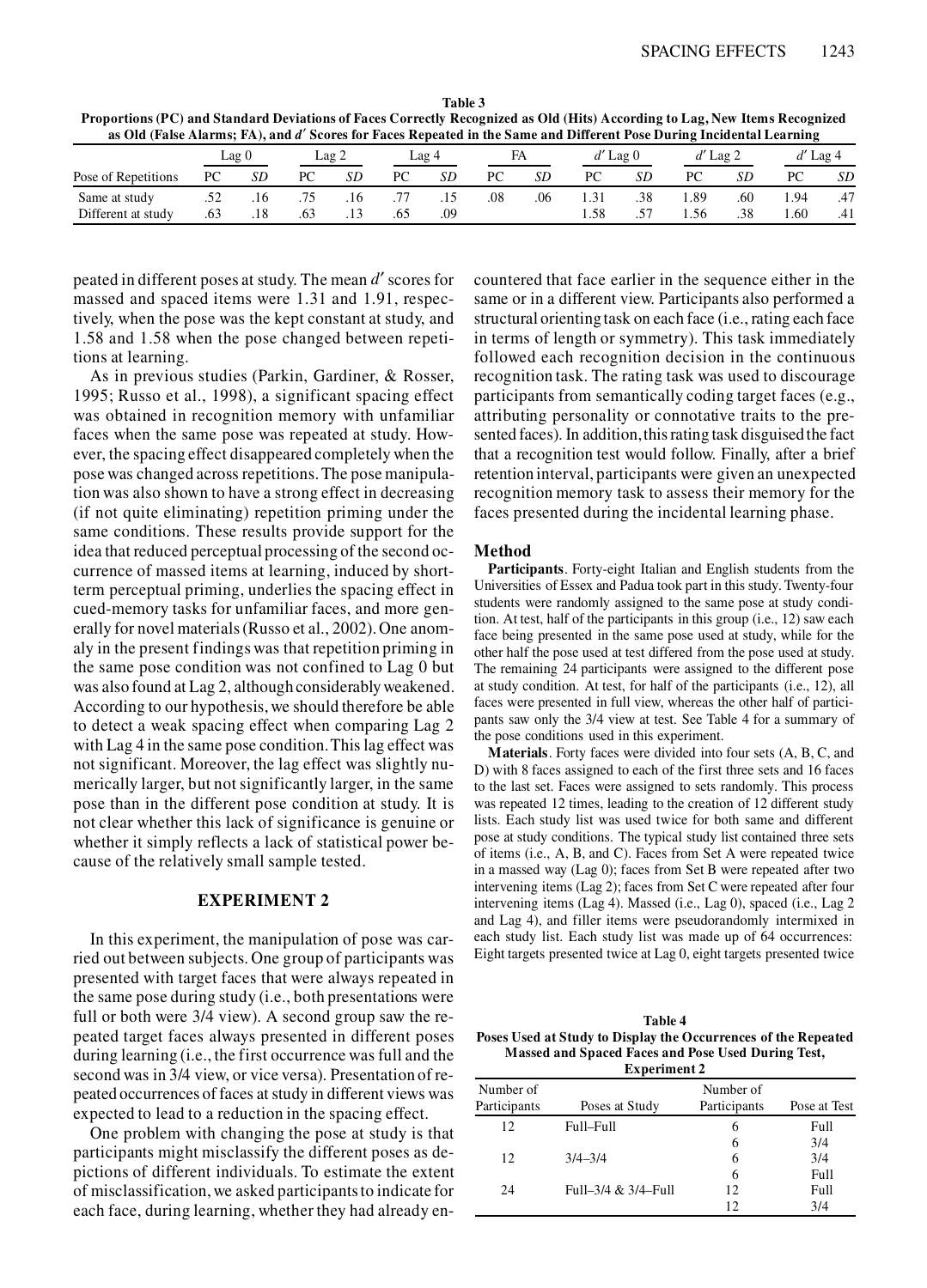at Lag 2, eight targets presented twice at Lag 4, and eight filler items. Two fillers were repeated in a massed way at the beginning of each study list and two at the end to reduce primacy and recency effects. Two of the other four fillers were repeated in a massed way and two in a spaced way.

Given that participants had to perform two different orienting tasks, each set of faces—A, B, and C—was divided into two subsets of four faces each. The first four items in each subset were presented with a letter "L" next to the first occurrence and with a letter "S" next to the second occurrence, whereas the four remaining items were presented with an "S" next to the first occurrence and an "L" next to the second occurrence. Each letter corresponded to the performance of a specific orienting task. Additionally, in the different pose at study condition, each set was further divided into two subsets of four items each. The first four items were assigned to full–3/4 presentation— that is, with the first occurrence in full pose and the second one in 3/4 pose. The remaining four items were assigned to the 3/4–full presentation.

The test list contained all the faces from Sets A, B, C, and D arranged in random order for a total of 40 items. The faces not presented at study (Set D) were used as foils in the test list. The order of presentation of faces at test was kept constant for every participant.

**Procedure**. In the study phase each face was displayed for 7 sec with a 1-sec interstimulus interval (ISI). Participants were first asked to report whether or not they had seen the face earlier in the sequence, either in the same or in a different pose, by pressing the "yes" or "no" key. Immediately after this recognition decision, participants evaluated the face in one of two ways, rating the face for length if the face appeared with the letter "L" next to it, or symmetry if the face appeared with the letter "S" next to it. Both ratings were made on a 3-point scale  $(1 = low, 2 = medium, 3 = high)$ . Participants said their responses aloud and were told that these were recorded; in fact, none were recorded. Participants were also told to respond as quickly and accurately as possible. If they did not respond within the 7-sec period, the next trial began. Two different ratings of the same target, instead of the same rating repeated twice, were used to prevent the participants from basing their responses to the second occurrence of an item on their memory of the first occurrence, since this has been suggested to induce an artifactual spacing effect (Greene, 1989).

During the 5-min retention interval, participants were asked to answer some general knowledge questions. During the recognition memory test, participants were presented with the faces from the test list one at the time until a response occurred. They had to press the key marked "yes" if they remembered having experienced the item during the rating phase or the key marked "no" if they did not. The whole experiment lasted about 20 min.

## **Results and Discussion**

**Continuous recognition task**. The percentage of repeated items not recognized during the continuous recognition memory task at learning was 1.04% at Lag 0, 0.5% at Lag 2, and 1.04% at Lag 4 when faces were repeated at study in the same pose—that is, either full–full or 3/4–3/4. A Friedman's test on these error scores was not significant  $[\chi^2(2) = 0.06]$ . The percentage of repeated items not recognized was 3.1% at Lag 0, 3.1% at Lag 2, and 6.7% at Lag 4 when faces were repeated at study in a different pose—that is, either full–3/4 or 3/4–full. In this case, too, the pattern of errors did not differ significantly among lags  $[\chi^2(2) = 2.65]$ . A Kruskal–Wallis test showed that more errors were made by the group that saw the faces repeated in a different pose at study  $[U = 148, p < .01]$ .

Although misclassifications were more common in the different pose than the same pose conditions, the very low error rates rule out the possibility that in Experiment 1 misclassification led to the complete elimination of the spacing effect when pose was changed. As a further precaution, any possibility of contamination of the spacing effect was removed by excluding data from target faces that were not recognized correctly in the continuous recognition task. These data are reported below. A full analysis was also conductedincludingall test items. The results are not reported here, but it gave equivalent results.

**Recognition memory and spacing effects**. Recognition memory was assessed using d' scores calculated as above. The main analysis was a 3 (Lag 0 vs. Lag 2 vs. Lag 4)  $\times$  2 (same vs. different pose at study) mixed ANOVA (see Table 5). This analysis showed a significant effect of pose on recognition memory performance  $[F(1,46) = 4.56, MS<sub>e</sub> = 0.44, p < .05]$ , indicating better memory discrimination in the same pose at study condition (same pose  $= 1.16$ ; different pose  $= 0.92$ ). There was a significant effect of lag  $[F(2,92) = 22.37, MS_e = 0.045,$  $p < .01$ ], indicating that spaced items were better remembered than massed items (Lag  $0 = 0.88$ ; Lag  $2 = 1.09$ ; Lag  $4 = 1.15$ . Finally, and more interestingly, the interaction was significant  $[F(2,92) = 8.54, MS_e = 0.045, p <$ .01], indicating that the spacing effect was larger when there was no change of pose between the two occurrences of the repeated faces at study. The mean difference in *d'* scores between massed and spaced items was 0.39 (the 95% CI ranged from 0.27 to 0.51) in the same pose at study condition, whereas it was a nonsignificant 0.10 (the 95% CI ranged from  $-0.03$  to 0.22) in the different pose at study condition.When the pose was the same at study, the mean *d*<sup> $\prime$ </sup> scores for massed and spaced items were 0.90 and 1.29, respectively, whereas the corresponding means were 0.86 and 0.95 for the different pose at study condition.

As in Experiment 1, but with a between-subjects manipulation of pose, a clear spacing effect was found when unfamiliar faces were repeated in the same pose at study, but a change of pose at study eliminated this spacing effect.

In the next experiment, we sought to extend the results of Experiments 1 and 2 to a frequency judgment task. To further generalize the results obtained in the present ex-

**Table 5 Proportions (PC) and Standard Deviations of Target Faces Correctly Recognized as Old (Hits), False Alarms (FA), and** *d*¢ **Scores According to Lag and Pose Conditions, Experiment 2**

| -----------<br>.    |     |                        |              |     |     |                |           |     |      |                       |          |     |      |                |
|---------------------|-----|------------------------|--------------|-----|-----|----------------|-----------|-----|------|-----------------------|----------|-----|------|----------------|
|                     |     | $\text{Lag} \, \Gamma$ | $\text{Lag}$ |     |     | $\text{Lag }4$ |           | FА  | ď    | $\text{Lag}$ $\theta$ | $d'$ Lag |     |      | $\text{Lag }4$ |
| Pose of Repetitions | PC  | SD                     | PС           | SD  | РC  | <b>SD</b>      | РC        | SD  | PC   | SD                    | PC       | SD  | PС   | SD             |
| Same at study       |     | .19                    | .62          |     | .66 | .19            | .16       | .07 | 0.90 | .36                   | 1.23     | .32 | 1.35 | .39            |
| Different at study  | .48 | $\cdot$ 1              | ے ب          | .13 | ے ب | .15            | $\cdot$ 1 | .08 | 0.86 | 52<br>ے ب             | 0.95     | .47 | 0.96 | .43            |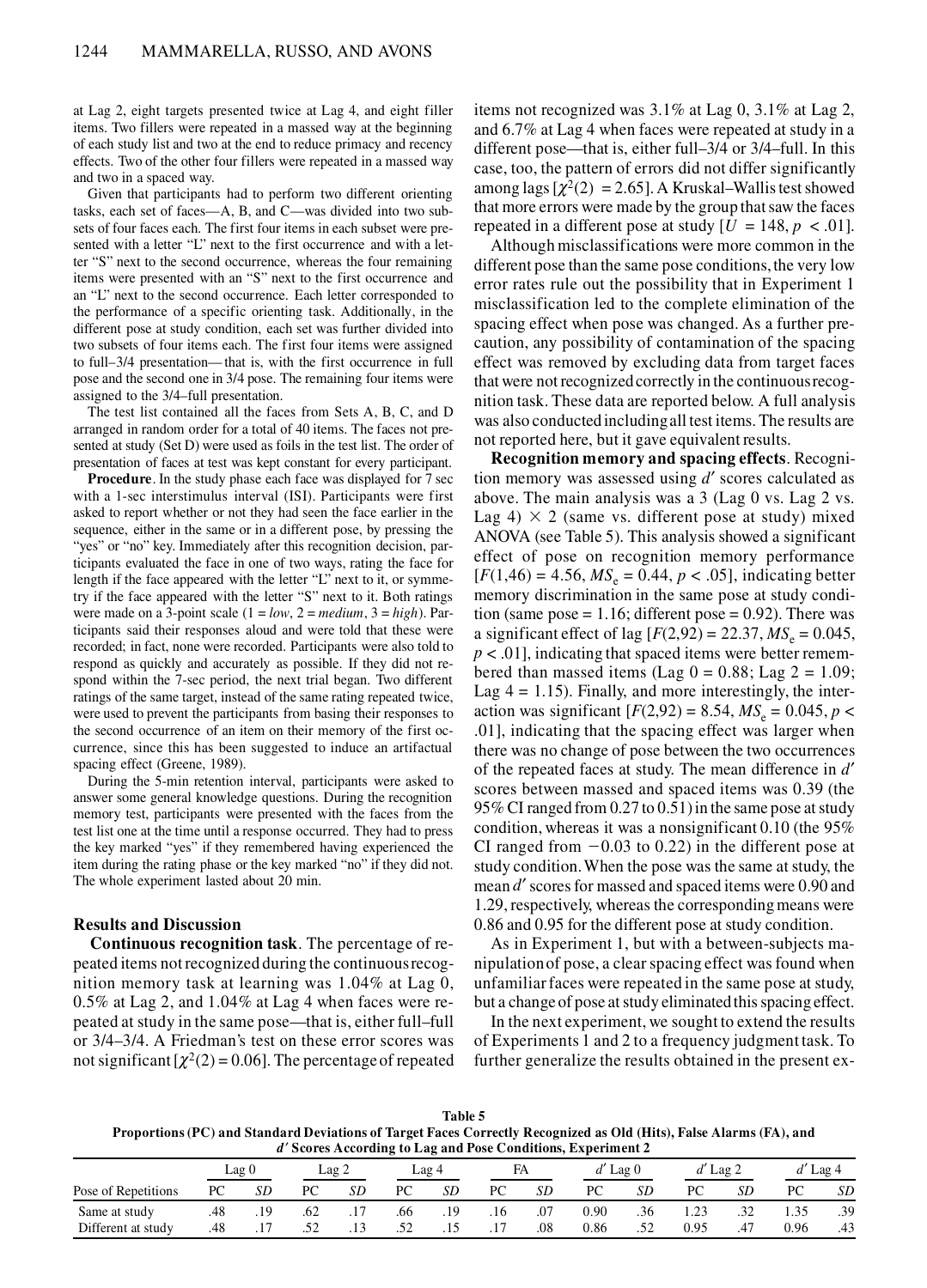periment, in Experiment 3 we selected a different set of lags—Lag 0 versus Lag 6 instead of Lag 0 versus Lag 2 versus Lag 4.

# **EXPERIMENT 3**

This experiment examined the effects of spaced repetitions on a frequency judgment test, a cued-memory test that has often been used to test spacing effects for meaningful material (e.g., Challis, 1993; Greene, 1989; Rose, 1980). In this experiment, participants saw unfamiliar faces presented either once or twice during incidental learning. Faces presented twice were repeated at either Lag 0 or Lag 6. The presentation condition (same pose or different pose at study) was manipulated between subjects, as in Experiment 2. At test participants were instructed to try to remember how many times each face had been presented in the study list. As in Experiment 1, it was predicted that the spacing effect would be reduced for repeated faces presented in different poses at study.

#### **Method**

**Participants**. Forty native Italian and English students from the University of Essex took part in this experiment. Twenty students were assigned to the same pose at study condition, of whom half (10 participants) saw the faces at test in the same pose used at study. The other half saw the test faces in a different pose. The remaining 20 participants were assigned to the different pose at study condition. Half of the participants in this group saw the faces in full pose at test, and the remaining half saw the 3/4 view at test.

**Materials**. The materials from Experiment 2 were again used here. Forty faces were allocated to four sets (A, B, C, and D). The 16 faces in Set A were assigned to the single presentation. Sets B and C, comprising 8 faces each, were assigned to massed and spaced presentation, respectively. The 8 faces in Set D were only used as foils in the test list. Faces were assigned to each set randomly. This process was repeated 10 times, leading to the creation of 10 different study lists. Each study list was used twice for both the same and different pose at study groups. Single, massed, spaced, and filler items were pseudorandomly intermixed in each study list. Each study list was made up of 56 occurrences: 16 targets presented once, 8 targets presented twice at Lag 0, 8 targets presented twice at Lag 6, and 8 filler occurrences (4 in a full pose and 4 in a 3/4 pose). Two fillers items were repeated in a massed way at the beginning of each study list and 2 at the end to reduce primacy and recency effects. Since participants were required to perform two orienting tasks on each repeated item at study, the same arrangement used in Experiment 2 was also used in Experiment 3 to subdivide sets of faces with respect to the type of orienting task to be performed on each occurrence during incidental learning. The same arrangement applied to the once-presented

items, except that in this case, 8 items were assigned to one rating task and the remaining 8 items to the other rating task. Finally, the test list contained all faces from Sets A, B, C, and D in random order for a total of 40 items. The order of presentation was kept constant across all participants.

**Design and Procedure**. Presentation conditions (i.e., items seen once at learning; items seen twice at learning at either Lag 0 or Lag 6, and items not experienced at study) were manipulated within subjects. The manipulation of face pose was a between-subjects factor with two levels (same vs. different pose at study). The dependent variable was mean frequency estimate. Participants were shown a sequence of faces. Each face was presented for 4 sec with an ISI of 1 sec. Participants were asked to perform a rating task on each face, as in Experiment 2. After the 5-min retention interval, during which participants were asked to answer some general knowledge questions, they were engaged in a frequency judgment memory task. Participants were reminded that faces presented in the study list occurred either once or twice. They were asked to try to remember how many times each face had been presented in the study list and to press the "0" key if the item had not been presented, "1" if the item had been presented once, and "2" if the item had been presented twice. The experiment lasted about 20 min.

#### **Results and Discussion**

The mean frequency estimates as a function of pose and repetition conditions are shown in Table 6. The main analysis was a 3 (single presentation vs. Lag 0 vs. Lag 6)  $\times$  2 (same vs. different pose at study) mixed ANOVA. This analysis showed that the effect of pose condition on frequency judgment performance was not significant  $[F(1,38) = 2.22]$ . There was, however, a significant effect of presentation conditions  $[F(2,76) = 182.29, MS_e =$ 0.030,  $p < .01$ ], indicating that repeated items were judged as having been experienced more frequently during learning than items presented once (once presented =  $0.47$ ; Lag  $0 = 1.01$ ; Lag  $6 = 1.18$ ). Most interestingly, the interaction was also significant  $[F(2,76) = 13.51, MS$ <sub>e</sub> = 0.030,  $p < .01$ ], mainly indicating that a larger spacing effect occurred when faces were repeated using the same pose as at study. A specific test on repeated items only confirmed that the spacing effect was significantly larger when items were repeated in the same pose at learning, where the difference in frequency estimates was 0.37 (the 95% CI ranged from 0.28 to 0.47), than in the different pose at learning condition where the corresponding difference was  $-0.03$  (the 95% CI ranged from  $-0.16$  to  $0.11$ ) [ $F(1,38) = 24.41$ ,  $MS_e = 0.066$ ,  $p < .01$ ]. The mean frequency estimates for massed and spaced items were 0.95 and 1.32, respectively, when the pose was the same at study, whereas these means were 1.07

**Table 6 Mean Frequency Estimates and Standard Deviations as a Function of the Pose Used to Display the Occurrences of the Repeated Faces During Incidental Learning and as a Function of the Number of Presentations of Each Target at Study, Experiment 3**

|                          |      |                                  | --------------- |    |               |     |               |     |  |  |  |  |
|--------------------------|------|----------------------------------|-----------------|----|---------------|-----|---------------|-----|--|--|--|--|
|                          |      | Number of Presentations at Study |                 |    |               |     |               |     |  |  |  |  |
|                          | Zero |                                  | One             |    | Two $(Lag 0)$ |     | Two $(Lag 6)$ |     |  |  |  |  |
| Pose of Repetitions      | М    | SD.                              | M               | SD | М             | SD  | M             | SD  |  |  |  |  |
| Same pose at study       | 0.26 | . I I                            | 0.49            | 14 | 0.95          | .23 | 1.33          | .20 |  |  |  |  |
| Different poses at study | 0.24 | 14                               | 0.46            | 10 | 1.07          | 21  | 1.04          | .26 |  |  |  |  |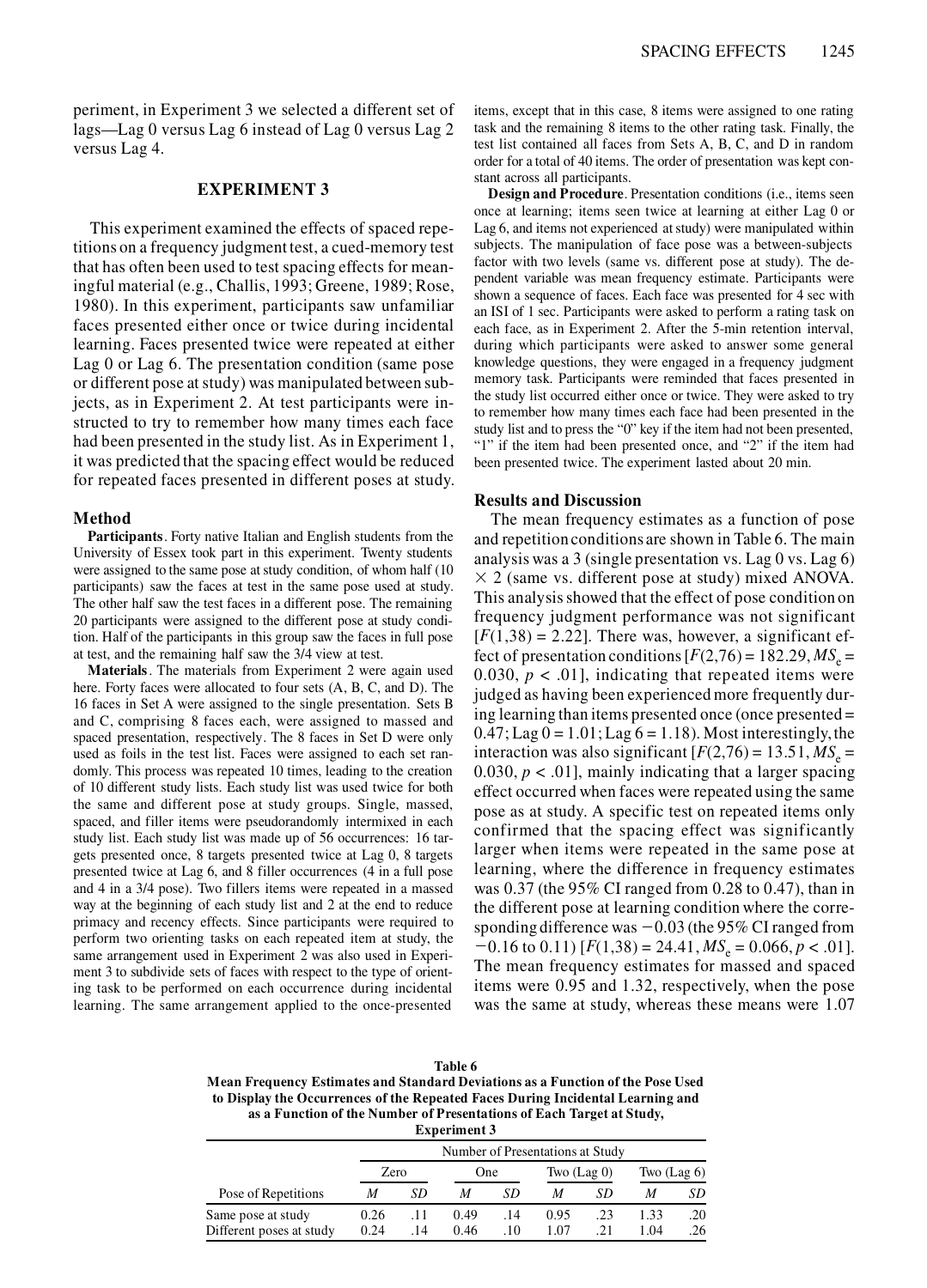and 1.04 for the different pose at study condition. Finally, mean frequency estimates were significantly larger for faces presented once at study (0.47) than they were for foils never seen during learning  $(0.25)$   $[F(1,39) =$  $87.55, MS<sub>e</sub> = 0.011, p < .01$ .

In this experiment participants were not asked to perform a continuous recognition task before the rating phase. Thus, we did not have any direct data on the ability to recognize, during learning, the second occurrence of a previously seen face as being a repetition. However, the results showed that repeated faces whose pose changed between repetitions at learning were judged to have occurred more frequently than were single presented faces (1.07 vs. 0.46, respectively), indicating that participants were able to detect repetitions displayed in a different pose. Thus the lack of a spacing effect in the different pose condition cannot be explained by misclassification of repeated faces.

The results of Experiment 3 provide further evidence for the occurrence of spacing effects in cued-memory tasks for unfamiliar faces, extending these results to a frequency judgment task. As in the previous two experiments, this spacing effect was eliminated when repeated faces were presented in different poses at study.

**The interaction between spacing and pose condition**. In Experiments 1–3 we have shown a consistent spacing effect for faces repeated in the same pose. After massed presentation of items, recognition is much poorer than following spaced presentation. Our explanation is that this is the result of deficient processing of the second of two massed stimuli, since the perceptual mechanisms engaged by the first presentation are still active. Thus perceptual processing of the second presentation does not proceed in full, leading to an impairment in later recognition. With spaced presentations, the perceptual processes engaged by the first presentation are no longer active when the second occurrence is presented. Hence on the second presentation full perceptual processing takes place, and subsequent recognitionis enhanced (relative to the massed condition) by the increased perceptual processing the item has received. If we consider only the perceptual processing of the items at study, we should expect this to be roughly the same for spaced items in the same pose and different pose conditions, whereas for massed items in the different pose condition, recognition should be roughly equal to that in the spaced conditions and superior to that in the massed same pose condition.Therefore, *other things being equal*, we should *in principle* expect an increase for massed different pose items over massed same pose items. However, the interaction we observed between spacing and pose conditions did not conform to this pattern. The reason for this is that changing the stimuli at study may affect the overall level of performance in several ways, so that the stable recognition level achieved in the different pose at study condition may not equate to spaced recognition found in the same pose at study condition. Generally, in all three experiments, recognition was lower for spaced (and massed) presentations when the pose changed at study than for spaced presentations with the same pose at study (*t*s > 2.37, *p*s < .05; Tables 3, 5, and 6). For this reason our emphasis throughout has been on the comparison of spacing effects across pose conditions.

In an earlier paper reporting experiments with nonwords, we argued that one important difference between the presentation conditions was that in the study condition, where the second occurrence of an item differs in form from the first, at least one of the presented occurrences will always match the test item exactly. In contrast, where the two occurrences at study are perceptually identical, either both or neither of the study items will match the test item exactly. Thus overall recognition performance may depend on study–test homogeneity (i.e., if the perceptual form of targets at study matches the form at test), as well as on spacing and the manipulation of exemplars. Within the paradigm we have explored, in which there are just two alternative forms of each stimulus, it is impossible to control perfectly for study–test homogeneity. However, a close inspection of the conditions where stimuli are repeated in the identical form at study can indicate whether study–test homogeneity affects recognition performance. In the previous study, using nonwords, we found evidence that the homogeneity of study and test stimuli (same or different fonts) did influence performance. For items repeated in the same font at study, recognition performance was consistently better when the study and test fonts matched than when they did not. This was shown in two independent experiments (Russo et al., 2002). Critically, study–test homogeneity did not interact with the effect of spacing. Thus for the studies using nonwords, the extent to which study and test fonts matched may have affected the absolute level of recognition performance, but it did not compromise the spacing effect, which can be explained only in terms of the homogeneity of the items at study.

With respect to the present studies of unfamiliar faces, repeated in the same pose at study, the effect of study–test homogeneity on recognition accuracy was much less marked. In Experiment 1, the mean d' scores for massed and spaced items were 1.31 and 1.81, respectively, when items were repeated in the same pose used at test, and 1.30 and 1.86 when the pose differed between study and test.1 In Experiment 2, the scores for same pose massed and spaced items, respectively, were 0.83 and 1.29 when the pose was the same at study and test, and 0.95 and 1.29 when the pose differed at test. In both experiments, when items were repeated in the same pose during study, overall recognition accuracy was unaffected by the similarity of the study and test targets  $(F < 1)$ , and the large spacing effect found with faces repeated in the same pose did not interact with study–test homogeneity  $(F < 1)$ . Thus both experiments failed to show an effect of study–test homogeneity on recognition memory, suggesting that study test homogeneity is not responsible for the difference in performance between spaced same pose and different pose conditions. For Experiment 3, in which the task was fre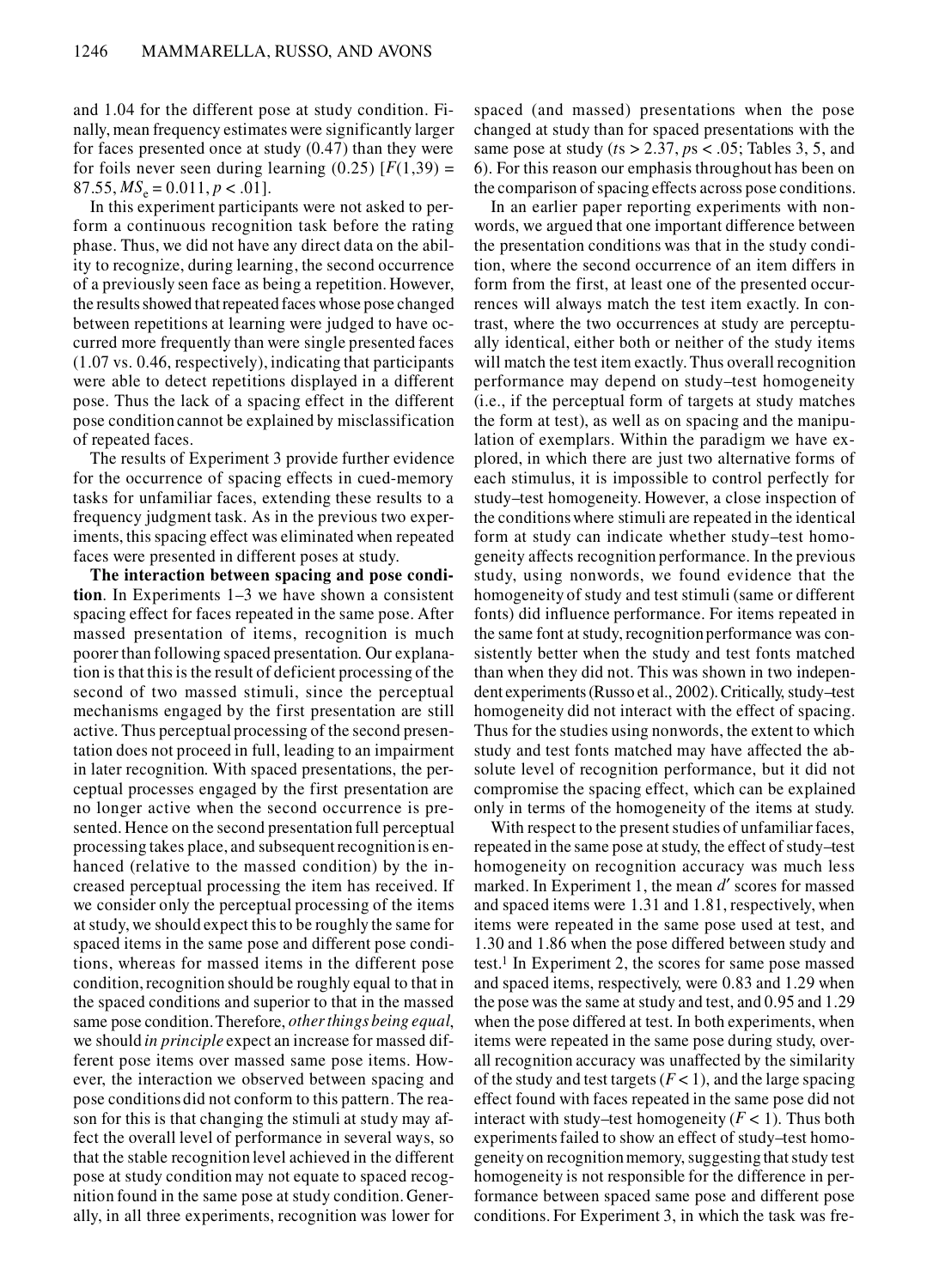quency judgment, the results were different. The mean frequency estimates for massed and spaced items were 1.09 and 1.40, respectively, when the pose was the same between study and test, and 0.81 and 1.25, respectively, when the pose was the same at study and different at test. Here there was an effect of study–test homogeneity, with superior recognition for repeated items presented in the same pose at study and at test  $(1.25 \text{ vs. } 1.03)$   $[F(1,18) =$ 5.81,  $MS_e = 0.050, p < .05$ . Again, the size of the spacing effect did not differ significantly between the two pose conditions  $[F(1,18) = 1.9]$ .

Thus, in these three experiments using unfamiliar faces, the evidence on the influence of study–test homogeneity on overall recognition was mixed. There is no compelling case for claiming that differences in baseline performance may be explained by study–test homogeneity, although it cannot be ruled out in all cases. Importantly, in all three cases there was no interaction between study–test homogeneity and the spacing effect. Therefore, the absence of the spacing effect when the pose is changed at study cannot be explained by a confound with study–test homogeneity.

One way to circumvent the problem of study–test homogeneity is to present target faces at test using a third, new pose that has not been previously used during learning. In this way the pose at test is always different from those used both in the same and in the different pose conditions at study. Experiment 4 set out to do this. During the incidental learning phase a series of target faces were repeated at different lags either in the same or in a different pose (same vs. different pose was manipulated within subjects). The poses used at study were full (with a hat covering the hair) and 3/4 (without hat). At test, participants were asked to perform a yes/no recognition memory test on a series of old and new faces, where all faces were presented using a new pose (i.e., full face without hat, so that the hair could be seen). Once again, our strong prediction was that a strong spacing effect would be found when the same pose was repeated at study, but a much weaker spacing effect would be found when different poses were shown at study.

Although in previous experiments the absence of a spacing effect in the different pose condition was always accompanied by a general decrease in recognition performance, in the present study we expected performance in the different pose conditions to improve. This could arise in two ways. First, the introduction of a new test item could eliminate a possible confound between pose condition and study–test homogeneity, although the evidence for any study–test homogeneity effects with faces is not strong. A second mechanism whereby introducing a novel test item might increase performance on different pose conditions is that providing variation in stimuli during study might increase generalization to new items at test.2 In either case, our aim was to show that the spacing effect can be manipulated by controlling the perceptual characteristics of repeated items during study and that this effect persists when recognition levels remain the same for spaced same pose and different pose conditions.

# **EXPERIMENT 4**

#### **Method**

**Participants**. Twenty-two students from various Italian universities and from University of Essex took part in this experiment. None of them had taken part in the previous experiments.

**Materials**. Thirty-six unfamiliar faces were used. These faces were divided into three sets (A, B, and C) each comprising 12 faces. Items were randomly assigned to each set. In order to create 11 different study lists, this process was repeated 11 times. Each study list was used twice. The typical study list contained two sets of items (A and B). Items from Set A were repeated twice in a massed way (Lag 0), whereas those from Set B were repeated after 6 intervening faces (Lag 6). The set of items not presented during study (i.e., C) was used to provide the distractor items in the test list. Each set in the study list (A and B) was further divided into two subsets comprising six items each. Six items in each set were randomly assigned to the same presentation condition (i.e., with pose at study being full–full or  $3/4-3/4$ ) and six items to the different condition (i.e., with pose at study being full–3/4 or 3/4–full). This applied to both massed and spaced presentations. During learning, faces in full pose were displayed with a (digitally superimposed) hat covering the hair. For the 3/4 pose there was no hat (Figure 2).

The structure of each study list was obtained by repeating a template specifying 37 trials, so that each study list comprised 74 trials. Each template consisted of 6 target faces presented twice at Lag 0 and another 6 target faces presented twice at Lag 6, randomly intermixed, with four fillers at the beginning and four at the end. Five other fillers were presented once throughout the template. Participants performed two different structural orienting tasks on the same target during study, one for each of the two presentations of each target item. Therefore the first three items in each combination of pose condition and lag were presented with a letter "L" next to the first occurrence and a letter "S" next to the second occurrence, while the three remaining items were presented with an "S" next to the first occurrence and an "L" next to the second occurrence. The presence of different letters next to a face was associated with the requirement to perform different orienting tasks during learning. This procedure was used for both Set A and Set B. A similar arrangement was also applied to the fillers. Finally, the test list contained all 36 faces from the three sets (i.e., A, B, and C) in random order. At test faces were always presented in full pose without a hat.

**Design and Procedure**. The presentation of study items and the orienting tasks were the same as in Experiment 3. The main difference was that here the pose conditions at study (same vs. different) were manipulated within subjects. The recognition memory test phase was conducted as in Experiments 1 and 2, except that the pose used to display the faces at test was different from any of the poses at study.

#### **Results and Discussion**

The proportions of hits, false alarms, and *d'* scores obtained in Experiment 4 are presented in Table 7. Statistical analyses were conducted on *d'* scores. A 2 (Lag 0 vs. Lag  $6) \times 2$  (pose: same at study vs. different at study) within-subjects ANOVA showed no significant effect of pose on recognition memory performance  $(F < 1)$ . There was a significant effect of lag  $[F(1,21) = 31.34, MS<sub>e</sub>]$  $0.043$ ,  $p < .01$ ], indicating that spaced faces were better discriminated than massed items. More importantly, the interaction was significant  $[F(1,21) = 4.61, MS_e = 0.087,$ *p* < .05], indicating a larger spacing effect when faces were repeated in the same pose than in different poses during learning. The mean difference in *d'* scores between spaced and massed items was 0.38 when no pose changes occurred at study (the 95% CI ranged from 0.21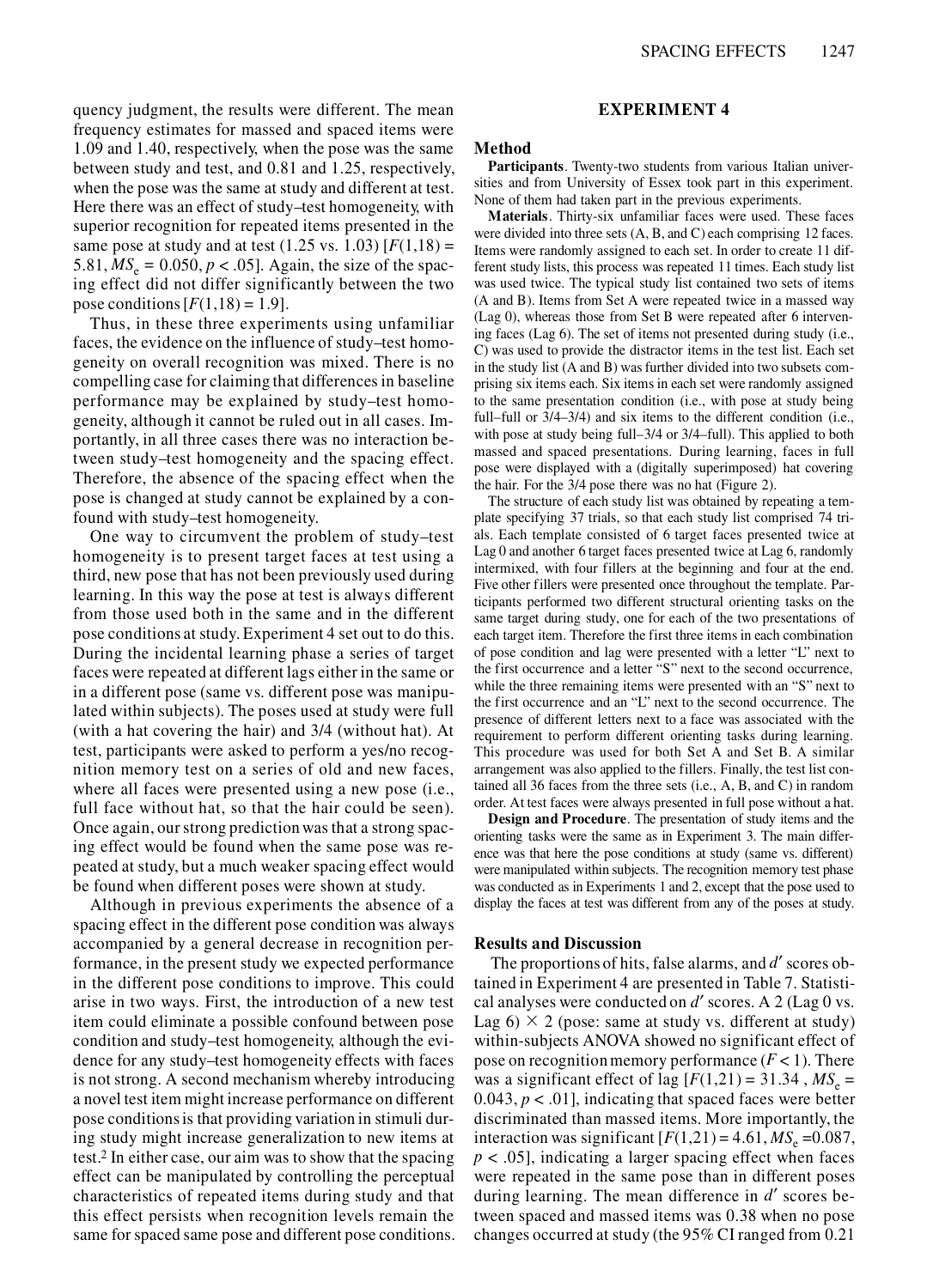

**Figure 2. Examples of the poses used at study and test (fullstandard, full-with-hat, and three-quarter views) in Experiment 4.**

to 0.55), whereas this difference was 0.11 when pose changes occurred at study (the 95% CI ranged from  $-0.03$  to 0.26). A further test showed no effect of pose condition when faces were spaced  $[t(21) = 0.07]$ . On the other hand, massed faces displayed in different poses at study were better remembered than massed faces displayed in the same pose at study  $[t(21) = 2.72, p < .05]$ .

In summary, the results of Experiment 4 showed once again that the spacing effect for unfamiliar faces in a yes/no recognition memory task was reduced and almost eliminated when faces were repeated using different poses during learning. Moreover, with the use of a new test pose that differed from both study poses, the level of spaced recognition performance was equivalent under both pose conditions. Hence the reduction in the spacing effect reported in previous experiments was not an artifact of lower recognition performance in the different pose conditions.

## **EXPERIMENT 5**

In a previous study of nonwords, we demonstrated that the size of the spacing effect was reduced when target items were repeated in different fonts during study (Russo et al., 2002). We also showed that changing font reduced the extent of repetition priming at Lag 0 in a lexical decision task. However, analogous to the results of Experiments 1–3, we found that in one of the two reported experiments using nonwords, recognition levels were lower for spaced items when these were presented in different fonts at study. It is therefore important to show that for nonwords, as for faces, a reduction in the spacing effect will be found when recognitionlevels are equated for the spaced conditions. Experiment 5 aimed to extend the results obtained in the previous experiment to nonwords using the same experimental design. The main manipulation was a change of type font that changed the perceptual characteristics, but not the identity, of the target items at study. In the same font condition, repeated items were displayed twice in the same font at study (either Amazon or Trebuchet), whereas in the different font condition, repeated items were displayed in different fonts (Amazon and then Trebuchet, or vice versa). At test, both targets and foils were displayed using a new font (Helvetica). With this manipulation we expected that recognition memory of spaced nonwords displayed in different fonts at study would be similar to spaced nonwords repeated in the same font during learning. Based on the perceptual priming account of spacing effects for novel or unfamiliar materials, we expected that the reduction in the spacing effect would be found in the different font condition. With respect to the priming account of spacing effects, it is relevant to note that the font manipulation used at learning was shown by Russo et al. (2002) to

| Table 7                                                                               |
|---------------------------------------------------------------------------------------|
| Proportions (PC) and Standard Deviations of Faces Correctly Recognized as Old (Hits), |
| False Alarms (FA), and d' Scores According to Lag and Pose Conditions, Experiment 4   |

|                     | Lag 0 |     | Lag 6 |     | FA   |         | $d'$ Lag 0 |     | $d'$ Lag 6 |     |
|---------------------|-------|-----|-------|-----|------|---------|------------|-----|------------|-----|
| Pose of Repetitions | PС    | SD  | PC.   | SD  | PС   | SD      | PС         | SD  | PС         | SD  |
| Same at study       | .58   | .15 | .72   | .19 | 0.16 | $.10\,$ | 1.118      | .33 | 1.500      |     |
| Different at study  | .68   | .17 |       | .08 |      |         | 1.320      | .29 | 1.434      | .36 |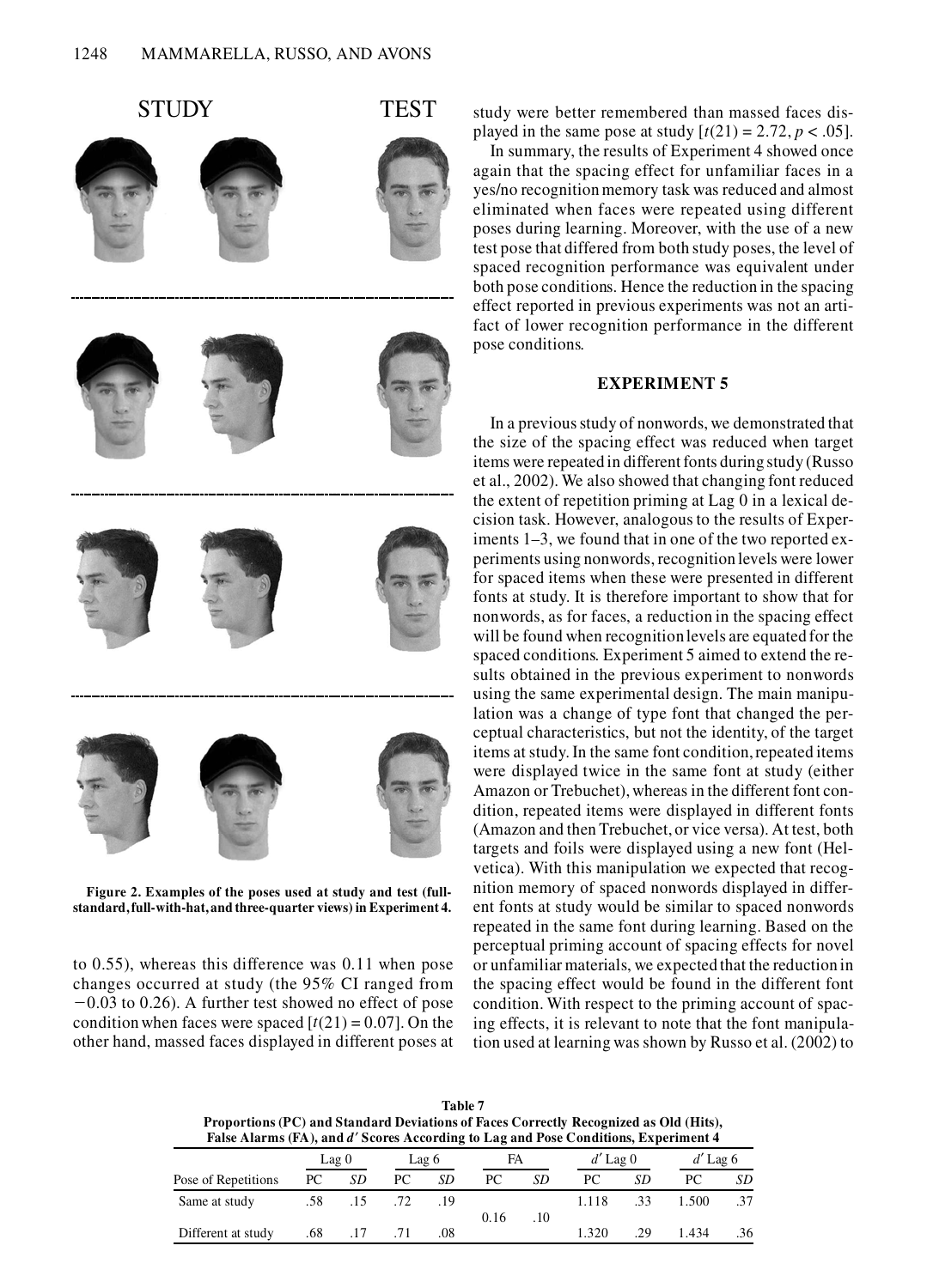affect short-term nonword repetition priming in much the same way as the pose manipulation affected shortterm priming for unfamiliar faces in Experiment 3. In particular, changing the font between prime and probe trials depressed repetition priming for nonwords repeated at Lag 0.

#### **Method**

**Participants**. Twenty students from University of Essex took part in this experiment. All participants were native English speakers.

**Materials**. Ninety-six nonwords were used. These items were selected from a larger sample of nonwords that had been rated by an independent group of people on pronounceability and on their association value. The selected nonwords did not have strong associations to English words, but they were quite easy to pronounce. These nonwords were randomly assigned to three sets (A, B, and C) of 32 nonwords. In order to create 10 different study lists, this process was repeated 10 times. Each study list was used twice. Each study list contained two sets of items (i.e., A and B): Items from Set A were repeated twice in a massed way (Lag 0), while those from Set B were repeated after six intervening nonwords (Lag 6). The set of items not presented during study (i.e., C) was used to provide the foils for the test list. Each set in the study list (i.e., A and B) was further divided into four subsets comprising eight items each. Thus eight items in each set were randomly assigned to the Amazone–Amazone presentation condition, eight items to the Trebuchet– Trebuchet condition, eight items to the Amazone– Trebuchet condition, and eight items to the Trebuchet–Amazone condition. This applied to both massed and spaced presentations.

The structure of each study list was obtained by repeating a template twice. This template was 80 trials long. Sixteen targets were presented twice at Lag 0, 16 targets were presented twice at Lag 6, and four fillers appeared at the beginning of the template and four at the end. Four other fillers were repeated twice in a spaced way. Massed and spaced items were randomly intermixed in the template. Therefore, each study list was made up of 160 nonword presentations.

Graphemic orienting tasks were used to minimize the opportunity of some form of semantic encoding of targets. On each of the two displays of target or repeated filler items, a different graphemic orienting task was performed. This was indicated by presenting an asterisk (\*) next to one presentation of the target, and in the other case presenting the target alone. The order of orienting tasks across repetitions was counterbalanced across targets. Finally, the test list contained all 96 nonwords from the three sets (A, B, and C) arranged in random order. All test items were displayed in 65 Helvetica medium font.

**Design and Procedure**. A two-factor within-subjects design was used. Repetition of target nonwords during study had two levels (massed vs. spaced, i.e., Lag 0 vs. Lag 6). The font manipulation also had two levels (i.e., items repeated in the same font vs. different fonts at study).

During the incidental learning phase, each participant saw a sequence of nonwords on a computer screen. Each item was displayed for 3 sec with a 1-sec ISI. Participants were told that if an item appeared with an asterisk next to it ("\*"), they had to count the number of letters that extended above or below the main body of the item (e.g., letters such as "t" or "g"). Otherwise they had to count the number of letters with enclosed parts (e.g., letters such as "d" or "b").

Participants said their responses aloud and were told that these were recorded, but in fact none was recorded. During the 5-min retention interval they were asked to perform a digit cancelation task. At test, participants were asked to perform a yes/no recognition memory test. Old and new nonwords were presented in random order. Items at test were always presented in Helvetica. Each item remained displayed on the screen until participants responded. They had to press the key marked "yes" if they remembered having seen the nonword during the incidental study phase or the key marked "no" if they could not remember having seen the nonword during the incidental learning phase. The experimental session lasted about 20 min.

### **Results and Discussion**

Percentages of hits, false alarms, and *d'* scores obtained in Experiment 5 are presented in Table 8. Statistical analyses were conducted on *d'* scores. A 2 (Lag 0 vs. Lag 6)  $\times$  2 (font: same at study vs. different at study) within-subjects ANOVA showed the effects of the font and the lag manipulations on recognition memory were not significant  $[F(1,19) = 1.51, MS_e = 0.12, and F(1,19) =$ 2.95,  $MS_e = 0.06$ , respectively]. More importantly, the interaction was significant  $[F(1,19) = 4.75, MS_e = 0.04,$ *p* < .05], indicating a larger spacing effect when nonwords were repeated in the same font than in different fonts during learning. The mean difference in *d*' scores between spaced and massed items was 0.19 when no font changes occurred at study (the 95% CI ranged from 0.08 to 0.31), whereas this difference was zero when font changes occurred at study (the 95% CI ranged from  $-0.18$  to 0.18). Further tests showed that recognition memory for spaced nonwords repeated in the same versus different font at learning did not differ significantly  $[t(19) = 0.02]$ , showing that the manipulation to equate performance in these conditions was successful. On the other hand, massed nonwords displayed in different fonts at study were better remembered than massed nonwords repeated in the same font during learning  $[t(19) = 2.35, p < .05]$ .

In summary, the results of Experiment 5 replicated those obtained in Experiment 4 using nonwords instead of faces as unfamiliar target stimuli. The rationale driving Experiments 4 and 5 was to equate recognition performance in the same and different font spaced conditions, while removing potential confoundingeffects that could arise from differences in study–test homogeneity. The important result was that when performance was equated in the spaced same font and different font conditions, the spacing effect was eliminated by changing font during study.

**Table 8 Proportions (PC) and Standard Deviations of Nonwords Correctly Recognized as Old (Hits), False Alarms (FA), and** *d*¢ **Scores According to Lag and Font Conditions, Experiment 5**

|                     | Lag <sub>0</sub> |     | Lag 6 |     | FA   |     | $d'$ Lag 0 |     | $d'$ Lag 6 |     |
|---------------------|------------------|-----|-------|-----|------|-----|------------|-----|------------|-----|
| Font of Repetitions | PС               | SD  | PC    | SD  | PС   | SD  | PС         | SD  | PС         | SD  |
| Same at study       | .41              | .14 | .48   |     | 0.12 | .04 | 0.923      | .24 | 1.116      | .34 |
| Different at study  | .48              | .15 | .48   | .16 |      |     | 1.114      |     |            | .36 |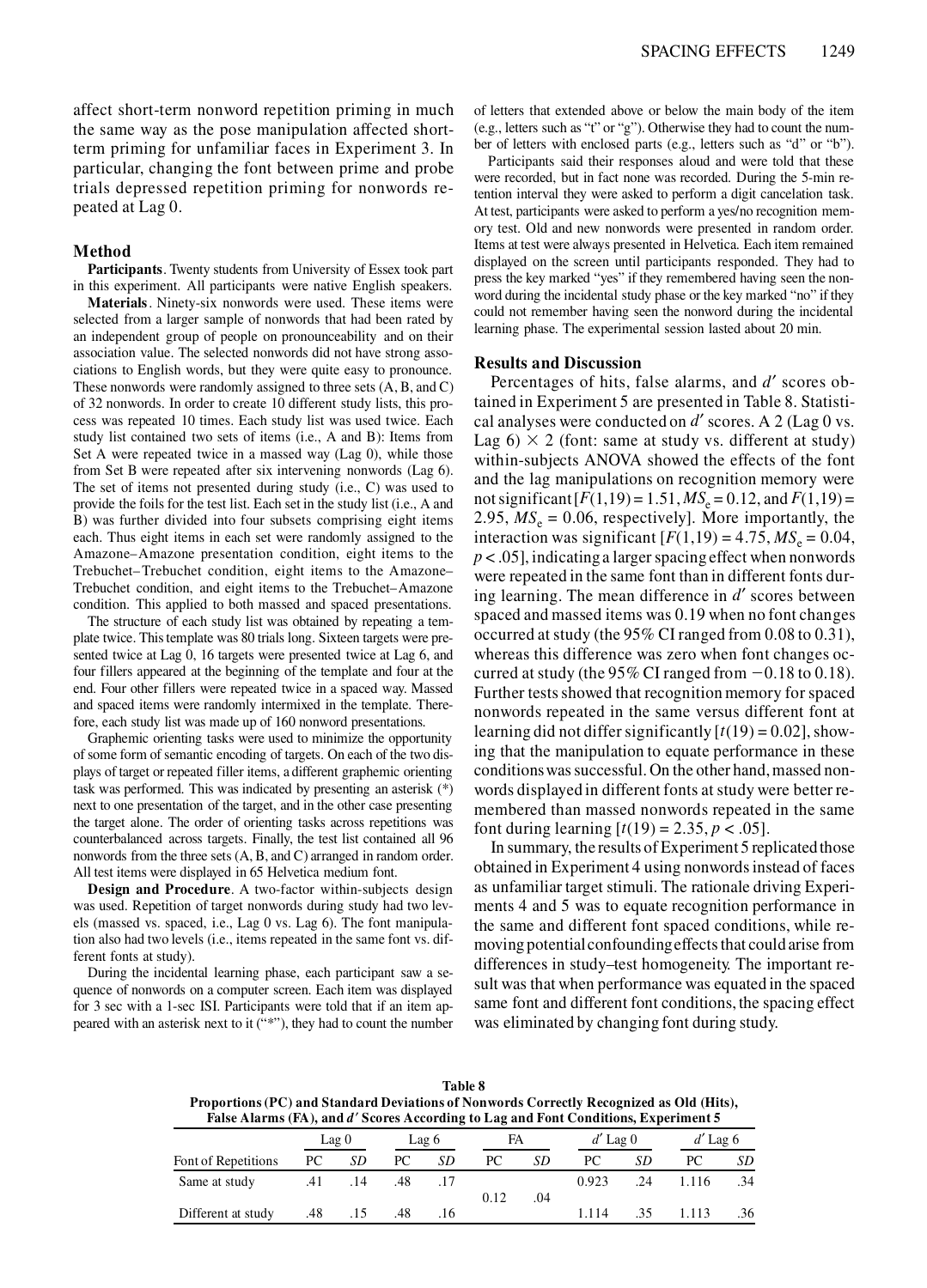## **GENERAL DISCUSSION**

Overall, the results obtained in five experiments provide support for the view that short-term perceptual repetition priming mediates the spacing effect in cuedmemory tasks for unfamiliar stimuli. On this account, perceptual priming reduces the perceptual processing of the second occurrence of massed items relative to spaced items. Under the assumption that recognition of unfamiliar material relies heavily on perceptual information about target items, then, differences in the amount of perceptual processing between the second occurrence of massed and spaced items at learning provide a basis for the emergence of the spacing effect. Congruent with this view, the present experiments showed that changing the perceptual form between the repetitions at study (1) reduced perceptual repetition priming for faces (for a corresponding result with nonwords see Russo et al., 2002), and (2) in all cases reduced (and in some cases eliminated) the spacing effect in recognition memory and frequency judgment tasks.

As a cautionary note it is important to keep in mind that we found that those conditions that reduced shortterm priming for unfamiliar faces also reduced the spacing effect for these stimuli in cued-memory tasks. Hence we showed that there is an association between shortterm repetition priming and the spacing effect. This does not guarantee that repetition priming mechanisms cause the spacing effect. Nevertheless the reliable reduction in spacing effects whenever a variable affecting repetition priming was manipulated strengthensthe possibilitythat short-term repetition priming is the mechanism underlying the spacing effect in cued-memory tasks for unfamiliar stimuli. Considered in relation to other studies of the spacing effect, the present study demonstrates that a multifactor approach is required to provide a complete account of spacing effects in explicit memory tasks (Challis, 1993; Greene, 1989; Russo et al., 2002).

The results obtained in the repetition priming tasks are also relevant to the theoretical debate about which type of representation supports short-term repetition priming (for a discussion see Bowers, 2000; Tenpenny, 1995). This type of evidence is incongruent with views positing that repetition priming is mainly supported by abstract representations (e.g., Morton, 1979). If abstract codes support repetition priming for unfamiliar faces, the pose manipulation should not affect repetition priming. Rather, the results obtained in Experiment 1 support those episodic views suggesting that short-term repetition priming for unfamiliar faces is supported by new perceptual representations acquired during previous study episodes (e.g., Goshen-Gottstein & Ganel, 2000; Roediger, Weldon, & Challis, 1989; Schacter, 1994).

In conclusion, the results obtained in the present study demonstrate the need for a multifactor approach to provide a complete account of spacing effects in explicitmemory tasks (Challis, 1993; Greene, 1989; Russo et al., 2002). In particular, the novelty of the present study has been in providing evidence congruent with the view that shortterm perceptual priming underlies the spacing effect in explicit cued-memory tasks for meaningless unfamiliar stimuli like nonwords and unfamiliar faces.

#### **REFERENCES**

- BENTIN, S., & MOSCOVITCH, M. (1988). The time course of repetition effects for words and unfamiliar faces. *Journal of Experimental Psychology: General*, **117**, 148-160.
- Bowers, J. S. (2000). In defense of abstractionist theories of repetition priming and word identification.*Psychonomic Bulletin & Review*, **7**, 83-99.
- Bruce, V., Burton, M., Carson, D., Hanna, E., & Mason, O. (1994). Repetition priming of face recognition. In C. Umiltà & M. Moscovitch (Eds.), *Attention and performance XV: Conscious and nonconscious information processing* (pp. 179-201). Cambridge, MA: MIT Press.
- BRUCE, V., & VALENTINE, T. (1985). Identity priming in the recognition of familiar faces. *British Journal of Psychology*, **76**, 363-383.
- Campbell, R., & DeHaan, E. (1998). Repetition priming for face speech images: Speech-reading primes face identification. *British Journal of Psychology*, **89**, 309-323.
- Challis, B. H. (1993). Spacing effects on cued-memory tests depend on level of processing. *Journal of Experimental Psychology: Learning, Memory, & Cognition*, **19**, 389-396.
- CORNOLDI, C., & LONGONI, A. (1977). The MP-DP effect and the influence of distinct repetitions on recognition of random shapes. *Italian Journal of Psychology*, **4**, 65-76.
- Crowder, R. G. (1976). *Principles of learning and memory*. Hillsdale, NJ: Erlbaum.
- Ellis, A. W., Young, A. W., & Flude, B. (1990). Repetition priming and face processing: Priming occurs within the system that responds to the identity of a face. *Quarterly Journal of Experimental Psychology*, **42A**, 495-512.
- Ellis, A. W., Young, A. W., Flude, B., & Hay, D. C. (1987). Repetition priming of face recognition. *Quarterly Journal of Experimental Psychology*, **39A**, 193-210.
- GOSHEN-GOTTSTEIN, Y., & GANEL, T. (2000). Repetition priming for familiar and unfamiliar faces in a sex-judgment task: Evidence for a common route for the processing of sex and identity. *Journal of Experimental Psychology: Learning, Memory, & Cognition*, **26**, 1198- 1214.
- GREENE, R. L. (1989). Spacing effects in memory: Evidence for a twoprocess account. *Journal of Experimental Psychology: Learning, Memory, & Cognition*, **15**, 371-377.
- Hay, D. C. (2000). Testing instance models of face repetition priming. *Memory & Cognition*, **28**, 192-203.
- HINTZMAN, D. L. (1974). Theoretical implications of the spacing effect. In R. L. Solso (Ed.), *Theories in cognitive psychology: The Loyola Symposium* (pp. 77-99). Potomac, MD: Erlbaum.
- Hintzman, D. L., Block, R. A., & Summers, J. J. (1973). Modality tags and memory for repetitions: Locus of the spacing effect. *Journal of Verbal Learning & Verbal Behavior*, **12**, 229-238.
- Kirsner, K., Smith, M. C., Lockhart, R. S., & King, M. L. (1984). The bilingual lexicon: Language-specific units in an integrated network. *Journal of Verbal Learning & Verbal Behavior*, **23**, 519-539.
- McKone, E. (1995). Short-term implicit memory for words and nonwords. *Journal of Experimental Psychology: Learning, Memory, & Cognition*, **21**, 1108-1126.
- McKone, E., & Dennis, C. (2000). Short term implicit memory: Visual, auditory, and cross-modality priming. *Psychonomic Bulletin & Review*, **7**, 341-346
- Morton, J. (1979). Facilitation in word recognition: Experiments causing change in the logogen model. In P. A. Kolers, M. E. Wrolstad, & H. Bouma (Eds.)*, Processing models of visible language* (pp. 259- 268). New York: Plenum.
- PARKIN, A. J., GARDINER, J. M., & ROSSER, R. (1995). Functional aspects of recollective experience in face recognition.*Consciousness & Cognition*, **4**, 387-398.
- Roediger, H. L., III, Weldon, M. S., & Challis, B. H. (1989). Ex-